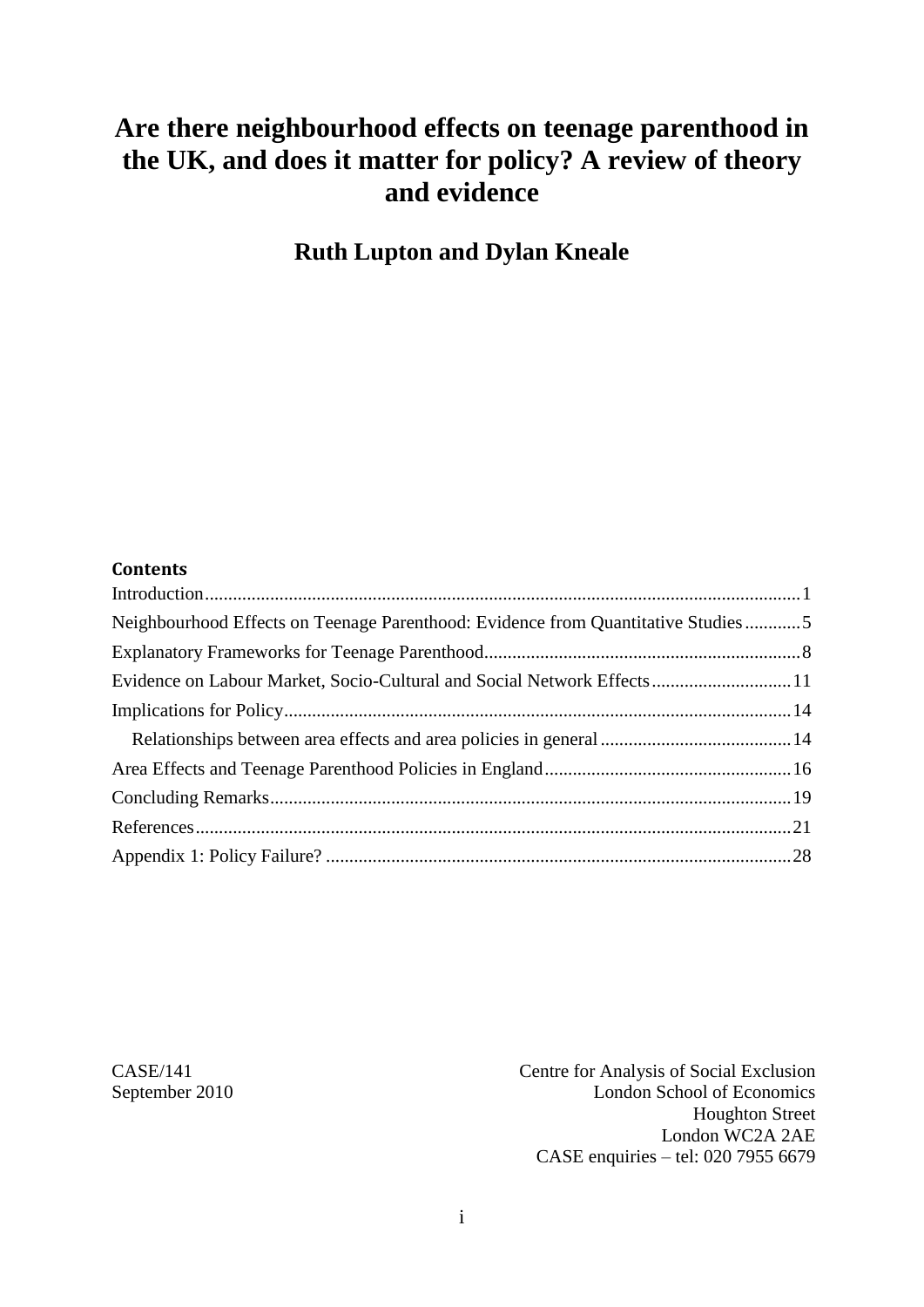# **Centre for Analysis of Social Exclusion**

The Centre for the Analysis of Social Exclusion (CASE) is a multi-disciplinary research centre based at the London School of Economics and Political Science (LSE), within the Suntory and Toyota International Centres for Economics and Related Disciplines (STICERD). Our focus is on exploration of different dimensions of social disadvantage, particularly from longitudinal and neighbourhood perspectives, and examination of the impact of public policy.

In addition to our discussion paper series (CASEpapers), we produce occasional summaries of our research in CASEbriefs, and reports from various conferences and activities in CASEreports. All these publications are available to download free from our website. Limited printed copies are available on request.

For further information on the work of the Centre, please contact the Centre Manager, Jane Dickson, on:

|           | Telephone: UK+20 7955 6679    |
|-----------|-------------------------------|
| Fax:      | UK+20 7955 6951               |
| Email:    | j.dickson@lse.ac.uk           |
| Web site: | http://sticerd.lse.ac.uk/case |

#### $\odot$ Ruth Lupton Dylan Kneale

All rights reserved. Short sections of text, not to exceed two paragraphs, may be quoted without explicit permission provided that full credit, including  $\odot$  notice, is given to the source.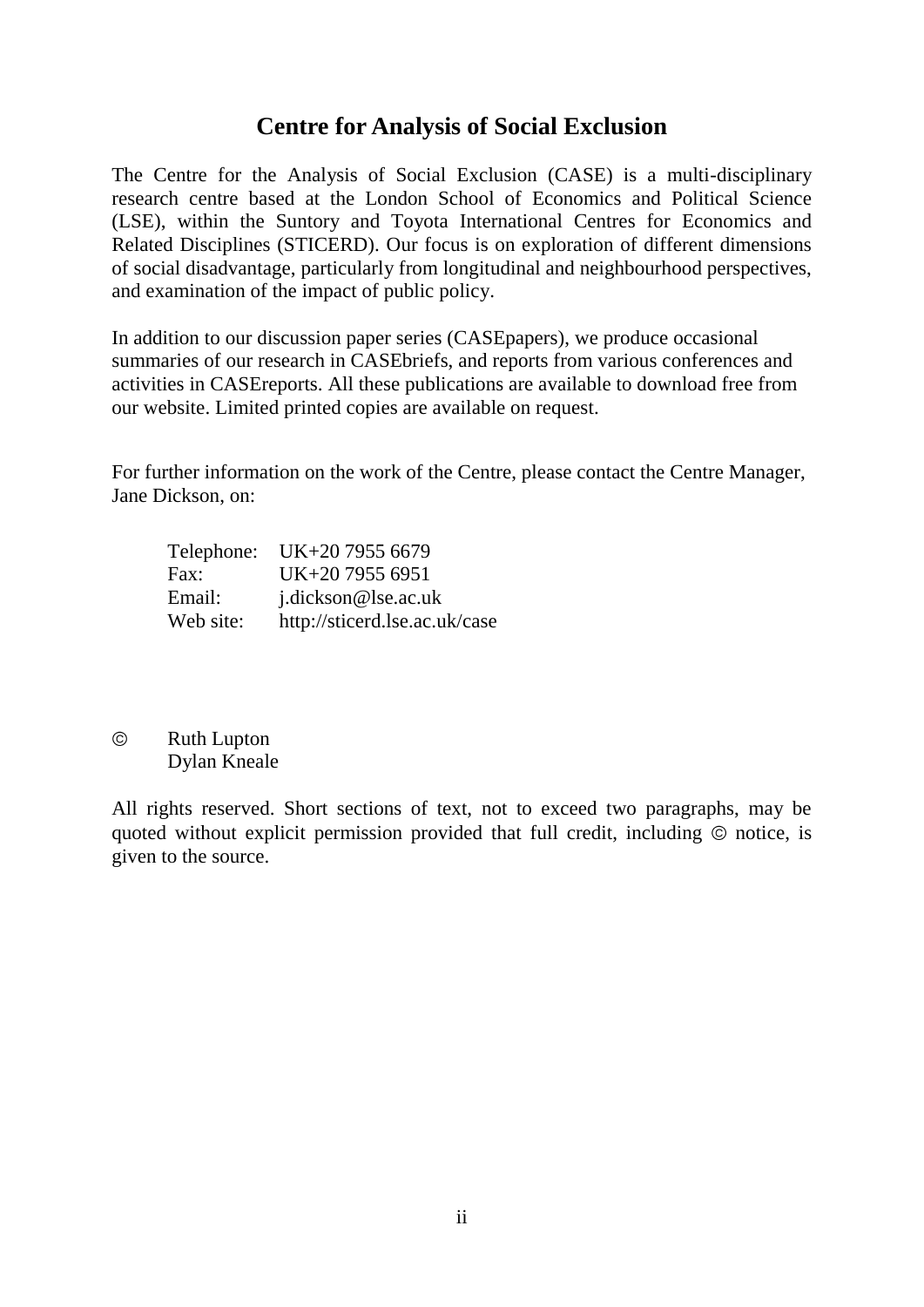### **Editorial Notes and Acknowledgements**

Ruth Lupton is a Senior Research Fellow at the Centre for Analysis of Social Exclusion at LSE. Dylan Kneale was a Research Officer at the Centre for Longitudinal Studies when this paper was written, and is now a Senior Researcher at the International Longevity Centre, UK. .The authors are grateful to Wendy Sigle-Rushton and Abigail McKnight for their careful scrutiny of and helpful comments on earlier versions of this paper.

#### **Abstract**

This paper is a forerunner to an empirical study of neighbourhood effects on teenage parenthood using the British Cohort Study (BCS70). It reviews evidence for the existence of such effects within the quantitative 'neighbourhood effects' literature. It also draws on the wider literature on teenage parenthood to identify three explanatory frameworks for the phenomenon (opportunity costs, differential values and social networks), and to examine the qualitative and quantitative evidence that these mechanisms vary over space in ways that create distinctive 'place effects' at different spatial scales. We conclude that while there is good reason to believe that neighbourhood and wider area influences might be associated with planned or unplanned teenage pregnancies and with the propensity to continue to parenthood, statistical evidence is mixed, and relatively sparse for the UK. Policy makers need to draw on the wider body of literature, including qualitative studies and practitioner knowledge as well as "hard" proof of neighbourhood effects. Finally we consider implications for policy. We critically interrogate the notion that area effects and areabased policies are necessarily related and instead offer some more specific conclusions as to what the evidence implies (and does not imply) for the purpose and design of policy interventions.

JEL Classification: I30

Keywords: Neighbourhood, neighbourhood effects, area effects, teenage parenthood,

Corresponding author: Ruth Lupton [\(r.lupton@lse.ac.uk\)](mailto:r.lupton@lse.ac.uk)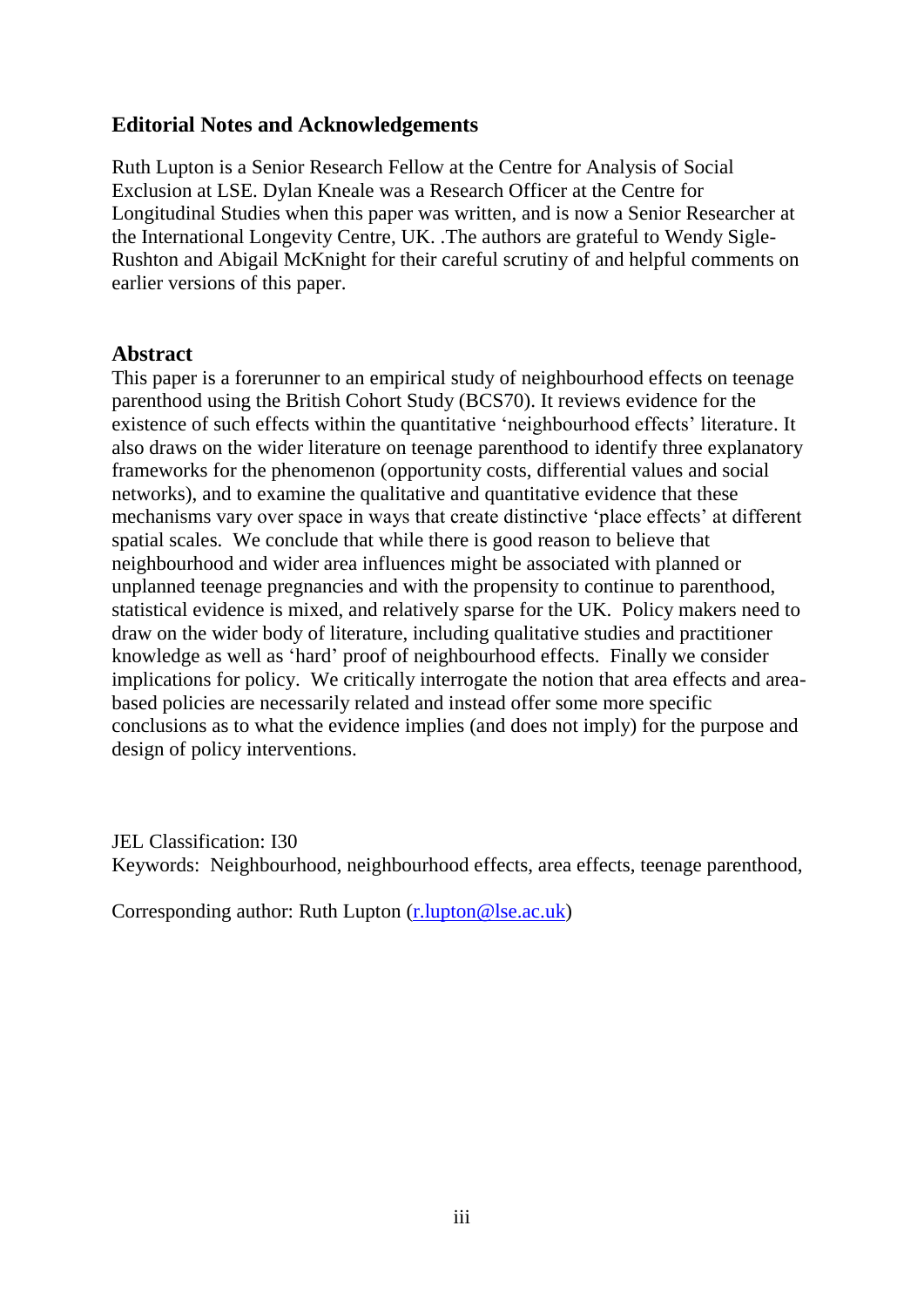### <span id="page-3-0"></span>**Introduction**

In this paper, we examine the question of whether there are apparent neighbourhood effects on teen(age) parenthood in UK, and the extent to which such knowledge does, or should, inform government policy on the issue.

Although teenage parenthood was fairly common across the social spectrum in the UK until the early 1970s, it has increasingly become relatively much more prevalent among the disadvantaged, as more advantaged young people have tended to postpone parenthood until their late twenties, thirties or even early forties. In contemporary UK society teenage and early parenthood tends to be associated with a range of disadvantageous background socioeconomic and educational characteristics. These include having a father in a manual social class (Hobcraft and Kiernan, 2001, Ermisch and Pevalin, 2003b), living in social housing (Hawkes et al., 2004, Lupton et al., 2009), living on state supported benefits (Harden et al., 2006), and leaving school at the minimum age (Kneale and Joshi, 2008, Rendall and Smallwood, 2003). Other factors that are associated with teenage parenthood include a dislike of school and poor school orientation (Bonell et al., 2005, Kneale, 2009), low educational aspirations (Social Exclusion Unit, 1999), low expectations of parents and teachers (Kneale, 2010), low parental interest in education (Kiernan and Diamond, 1983, Russell, 2002), growing up in a lone parent or reconstituted family (Kiernan and Hobcraft, 1997), having young parents (Meade et al., 2008), having philoprogenitive tendencies (Kiernan, 1997, Kendall et al., 2005) and having behavioural difficulties (Jaffee et al., 2001).

From an outcomes perspective, early parenthood is also associated with less advantageous outcomes later in life for both parent and child even when prior disadvantage has been accounted for (for example Boden et al., 2008, Social Exclusion Unit, 1999, Hobcraft and Kiernan, 2001, Shaw et al., 2006, Robson and Berthoud, 2003, Sigle-Rushton, 2005). For the parents, earlier births are more likely to be accompanied or followed by lone parenthood, lower educational qualifications, living in social housing, reliance on state benefits, low household income, general illhealth, being a smoker, malaise and low life satisfaction (Holmund, 2005, Sigle-Rushton, 2005, Hobcraft and Kiernan, 2001, Hobcraft, 2002, Kiernan, 2002). Living in childhood poverty but having a later birth has been found to be associated with a lower propensity for negative later-life outcomes compared to having an early birth (under 23) with no experience of childhood poverty (Hobcraft and Kiernan, 2001, Kiernan, 2002). Negative characteristics for children from having a young parent include poorer early childhood developmental scores through to a range of negative outcomes during early adulthood (Shaw et al., 2006, Francesconi, 2008, Hawkes et al., 2009). While prior disadvantage tends to attenuate the effect of age on the outcomes of early parenthood for parents and children, an age effect often remains (Hobcraft and Kiernan, 2001, Hawkes et al., 2009, Sigle-Rushton, 2005, Kiernan, 2002), and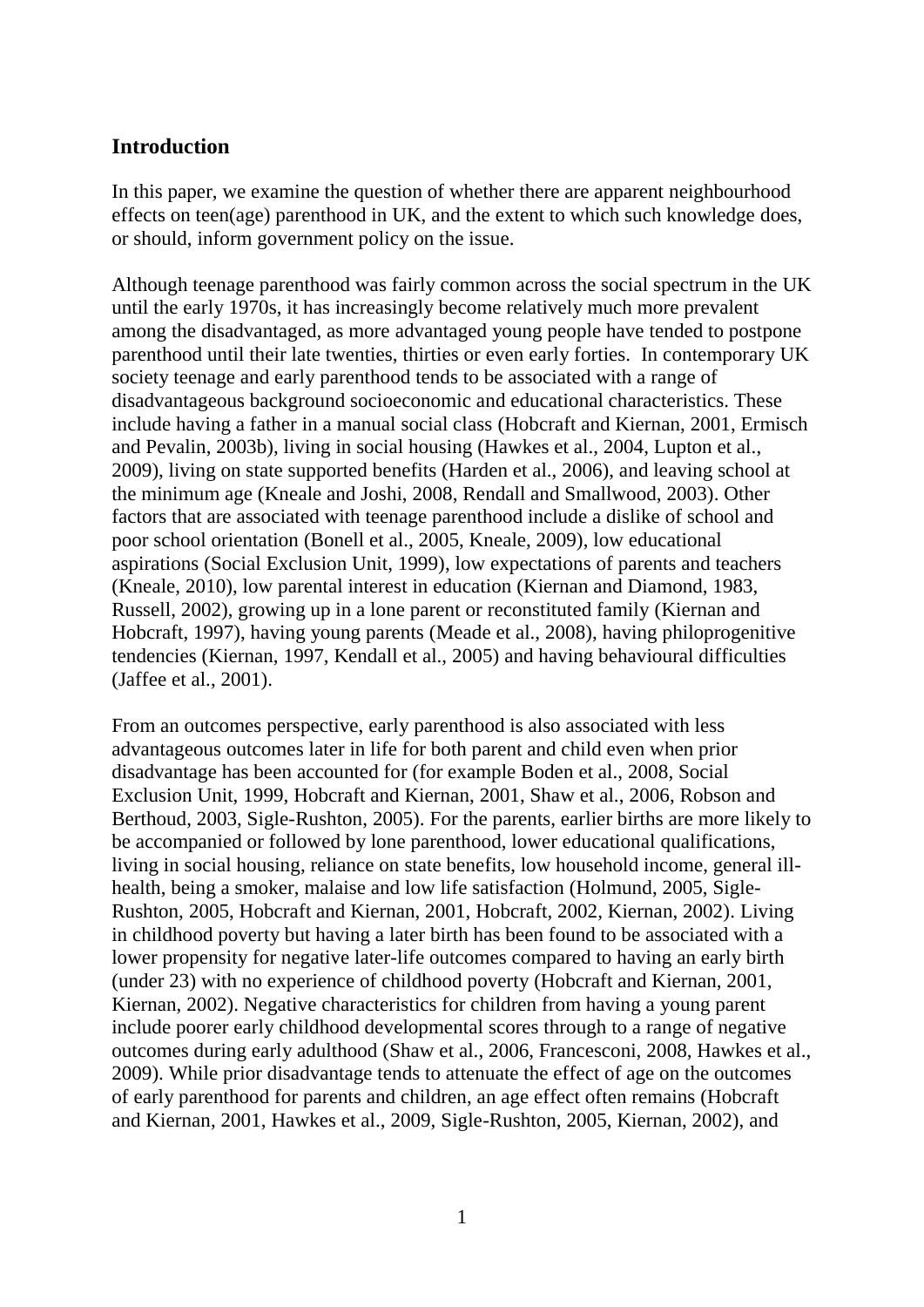teenage parenthood is thought to be a mechanism for the intergenerational transference of social exclusion. 1

On the strength of this kind of evidence, the recently departed New Labour government devoted considerable attention to teenage parenthood as part of its strategy to combat social exclusion. Following a report from the Social Exclusion Unit outlining what it saw as the problem (Social Exclusion Unit, 1999), the government established a Teenage Pregnancy Strategy and Teenage Pregnancy Unit (the TPU). It hailed this as "the first coordinated attempt to tackle both the causes and the consequences of teenage pregnancy" (Department for Children Schools and Families, 2010). From the outset, the strategy aimed both to reduce conceptions and to improve socio-economic outcomes for teenaged women who went ahead with their pregnancies. Rather more emphasis was given to the latter goal after 2007, when the strategy (by now part of the Every Child Matters (ECM) approach to the well being of children and young people) was reviewed, and more attention was given to outcomes for young fathers. Much of the emphasis on socio-economic wellbeing rested on young parents successfully gaining employment.

Box 1 contains an overview of the key policy initiatives, and we return to these later in the paper. By way of introduction, it is worth noting that the strategy has been regarded as relatively unsuccessful – certainly the targets on conception rates have been missed (see Appendix 1). The government has also been criticised in some quarters for (unhelpfully) manufacturing a policy problem. For example, Arai (2009) suggests that arguments for delaying fertility come from a white middle class perspective based on expectations of long periods of education and career development prior to parenthood. Among other social groups, early fertility may be regarded as normative, or even advantageous and desirable (Jewell et al., 2000, Geronimus, 2003). This being the case, the identification of teenage pregnancy as a social problem may serve to pathologise teenage parents and their communities, rather than helping them to handle the challenges of pregnancy and parenthood while making the most of its opportunities and pleasures. It is not yet clear what shape policy will take under the new Conservative/Liberal Democrat coalition government.

 $\overline{a}$ 1 The evidence for the negative consequences of a teenage birth is not conclusive across the literature. Studies using an Instrumental Variable approach find that if teenage mothers had postponed their birth, then this does not necessarily result in an economic advantage GOODMAN, A., KAPLAN, G. and WALKER, I. (2004) Understanding the Effects of Early Motherhood in Britain: the Effects on Mothers. *IFS Working Paper 04/18.* London, Institute for Fiscal Studies, HOTZ, V. J., MCELROY, S. W. and SANDERS, S. G. (2005) Teenage childbearing and its life cycle consequences - Exploiting a natural experiment. *Journal of Human Resources,* 40**,** 683-715.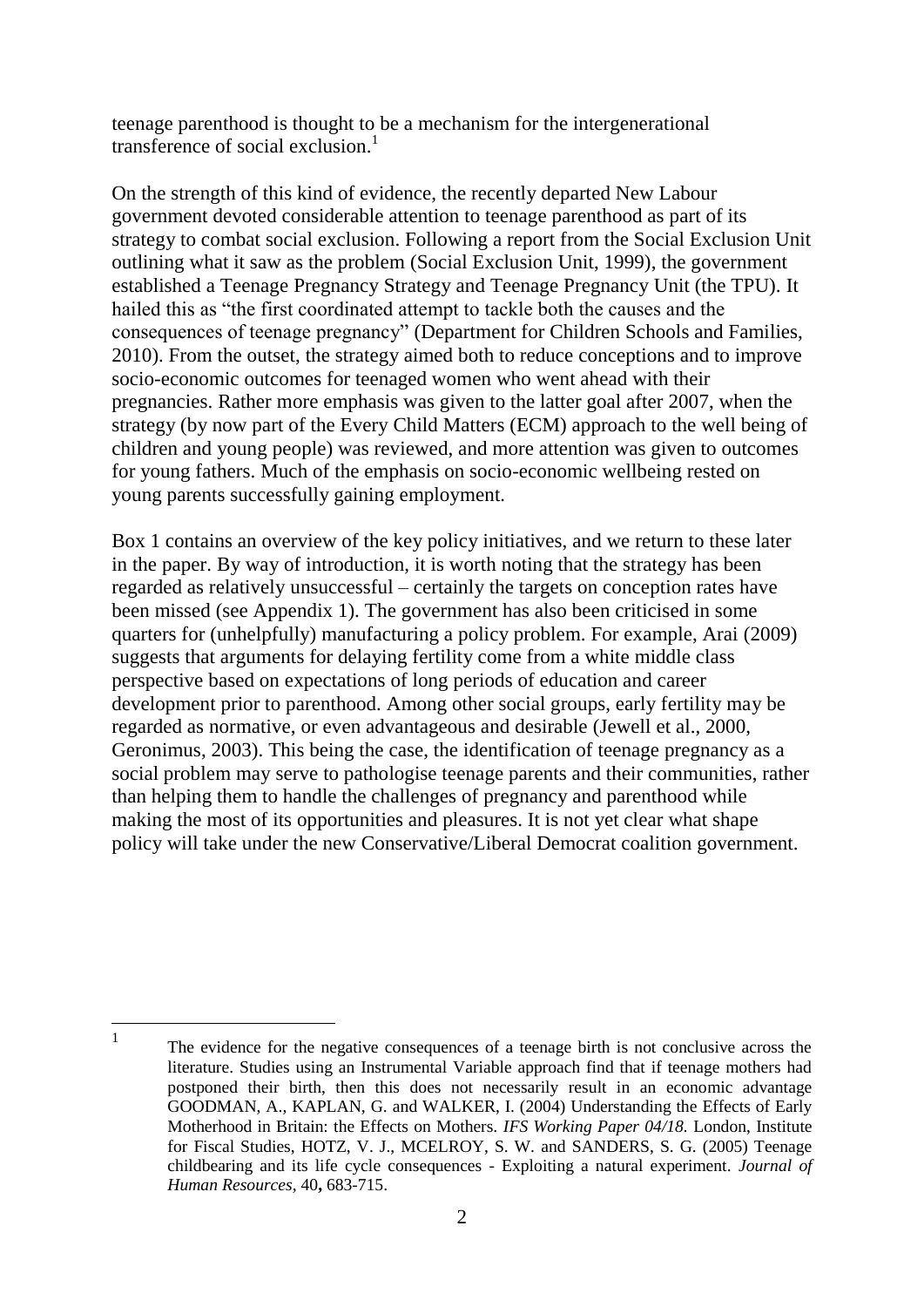# **Box 1: Overview of New Labour Policy on Teenage Parenthood 1999-2009**

#### **Reducing conceptions**

Target: to halve the under-18 conception rate by 2010 (from 1998) and to establish a firm downward trend in the under-16 rate.

Initiatives:

- $\triangleright$  A national publicity campaign aiming at young people and focusing on taking control of their lives and exercising choices and responsibility
- $\triangleright$  Expansion of 'sexwise' phone line for young people wanting advice and counselling
- $\triangleright$  Strengthening sex and relationship training in schools through guidance to all schools, training and accreditation for teachers, and inspection
- $\triangleright$  Best practice guidance on youth contraception services, with particular guidance on making them accessible to young men and boys and to minority ethnic groups

# **Improving outcomes**

Target: to increase the proportion of teenage parents in education, training or employment to 60% (also by 2010).

Initiatives:

- $\triangleright$  reintegration officers to help teenage parents back into education
- $\triangleright$  guidance to schools clarifying that pregnancy could not be a reason for exclusion
- $\triangleright$  Sure Start extension to help young parents back into education and employment
- $\triangleright$  Prioritisation of teenage mothers on low incomes by the Child Support Agency
- $\triangleright$  A pilot of subsidised childcare for 16 and 17 year-olds

From 2007:

- $\triangleright$  Midwifery and health visiting services to provide tailored provision for teenage parents looking at issues such as poor nutrition and smoking
- $\triangleright$  A pilot programme of structured home visits by health visitors during pregnancy and the first two years of life (based on the US Nurse/Family Partnership model)
- $\triangleright$  Increased support through children's centres and other community centres and through targeted youth support, with a particular emphasis on fathers

Our focus in this paper is on the influence of neighbourhood. Are there characteristics of neighbourhoods that make it more or less likely that a person will become a parent before his/her 20th birthday, all other things (such as his/her social background and education) being equal?

We ask this question because New Labour policy was ostensibly underpinned by the premise that this was the case. The 1999 document Teenage Pregnancy had a section headed 'Area Effects' implying that local factors were influential, and it has been the case throughout that areas with particularly high rates of teenage pregnancy have been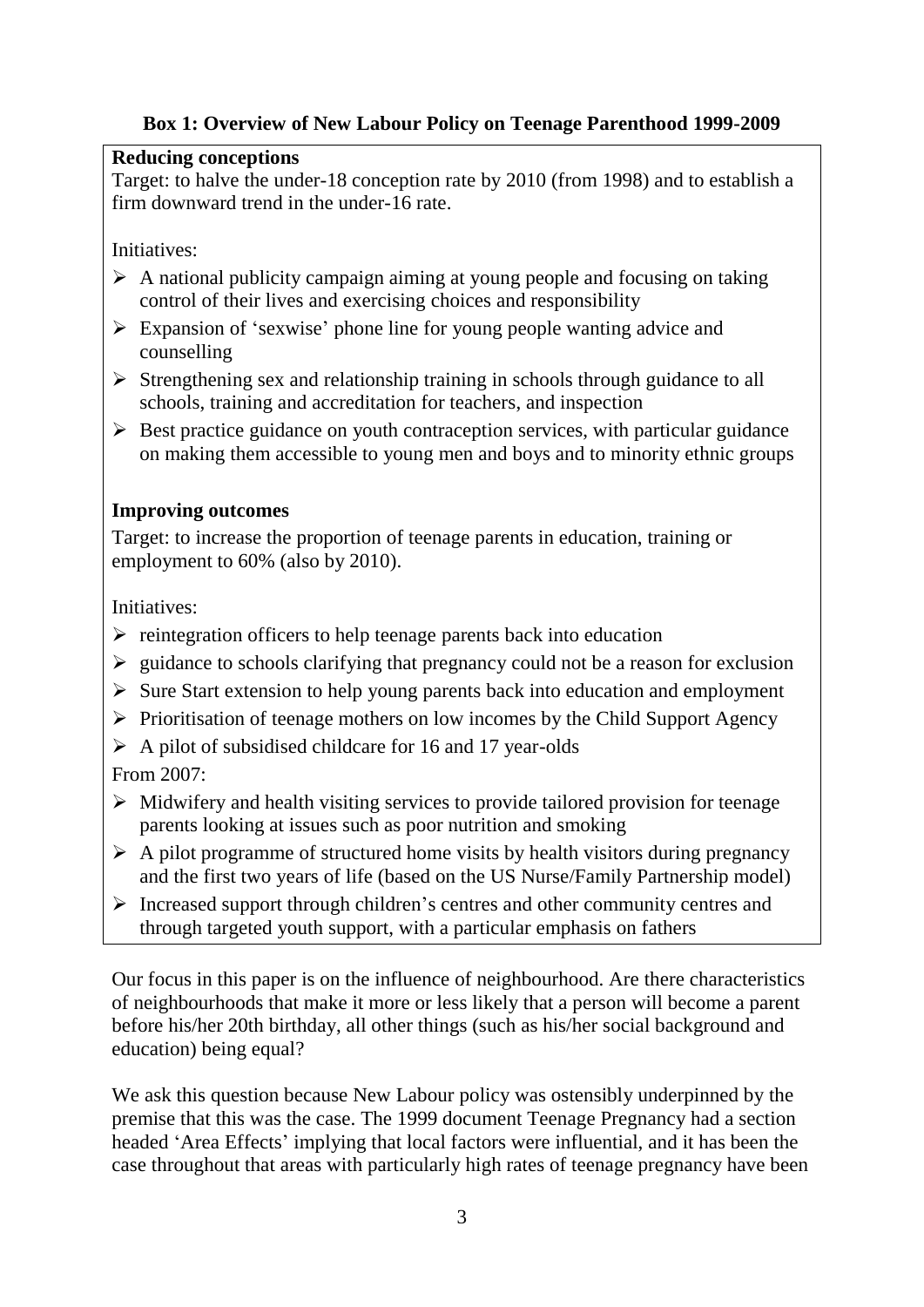eligible for additional funds. For example, a Local Implementation Fund was introduced for the development of new schemes in high prevalence areas such as peer mentoring and advice for parents. The Health-led Parenting Pilot (based on the family/nurse partnerships) and the Sure Start Plus pilots were also targeted at similar areas. There was also a strong emphasis on local variation of approach. In addition to the national initiatives described in Box 1, all local authority areas were expected to have their own strategy and targets, and their own localised plans, coordinated by a teenage pregnancy coordinator. Follow-up strategies also emphasised an area component and suggested that ward level educational and deprivation measures should be used to identify high risk neighbourhoods (Department for Education and Skills, 2006). The 'RUthinking' initiative which encouraged young people to avoid early sexual debut and to use condoms was to be rolled out in schools with high or increasing rates of teenage pregnancy, and for all schools that served hotspot wards (those wards with elevated rates of teenage pregnancy) (Department for Education and Skills, 2006). This was supported by the work of the New Deal for Communities neighbourhood renewal strategy, which focussed on improving local access to contraception and changing attitudes to teenage pregnancy (Department for Education and Skills, 2006).

"Neighbourhood effects" are typically defined as effects arising from characteristics of the neighbourhood, whether these are demographic, social, physical or institutional: the idea being that the area exerts an influence, over and above any individual characteristics. If there are neighbourhood effects, similar people living in different neighbourhoods will have different outcomes. However, while New Labour"s policy documents emphasised the existence of area effects and used that term, neither the original 1999 document nor any subsequent one provides any evidence of such effects. They only cite variations between neighbourhoods in the prevalence of conception and birth rates. Such variations which might arise simply because of areas" differing population composition rather than any influence of neighbourhood per se. For example, if people from manual occupational classes are more likely to be teenage parents, areas with many such people will tend to have higher rates of teen parenthood (a simple aggregation effect), but this would not necessarily mean that any given individual is more likely to become a teenage parent if they live in a manual class neighbourhood rather than a non-manual neighbourhood. For that to be the case, something about the neighbourhood would have to be influential. We discuss the importance of this distinction later in the paper.

This paper is a forerunner to an empirical study<sup>2</sup> (not yet published), in which we match neighbourhood data to the British Cohort Study (BCS70), in order to better understand the role of place in transitions to parenthood. While we refer to parenthood and motherhood interchangeably, our focus here, in line with the focus of policy, is on

 $\overline{a}$ 

<sup>2</sup> Early findings are available on-line at [http://ggsrv-cold.st-andrews.ac.uk/chr/media/neighbourhoods/Lupton%20-](http://ggsrv-cold.st-andrews.ac.uk/chr/media/neighbourhoods/Lupton%20-%20St%20andrews%20presentation.pdf) [%20St%20andrews%20presentation.pdf.](http://ggsrv-cold.st-andrews.ac.uk/chr/media/neighbourhoods/Lupton%20-%20St%20andrews%20presentation.pdf) Further work is in draft for a book chapter in a forthcoming collection on neighbourhood effects. Readers are invited to contact the authors for further details (r.lupton@lse.ac.uk)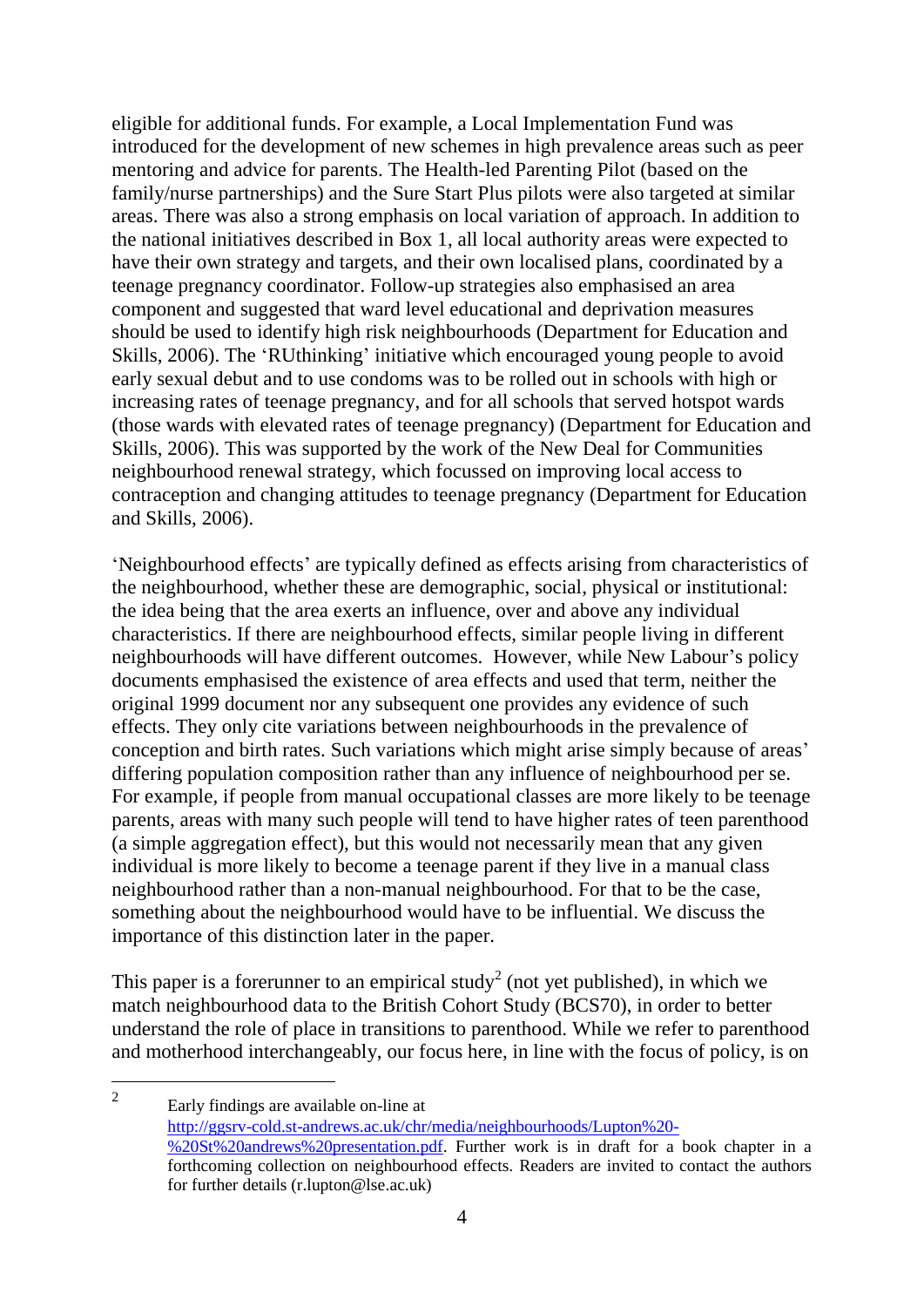motherhood. Here we examine the existing evidence about neighbourhood effects on teen motherhood, and consider how the existing evidence base could be developed through a more theoretically-driven approach based on a wider economic and demographic literature on early motherhood. We conclude by revisiting earlier work (Lupton, 2003) on whether and how neighbourhood effects actually matter for policy making, with a specific focus on the topic of this paper, teen motherhood.

# <span id="page-7-0"></span>**Neighbourhood Effects on Teenage Parenthood: Evidence from Quantitative Studies**

We start by reviewing quantitative studies that have explicitly set out to identify geographical influences on teenage parenthood using methodologies which control for the influence of individual or household factors. What "hard" evidence of neighbourhood (or area, or place) effects is there?

Perhaps some of the most convincing empirical evidence comes from studies which have looked at variations in teenage parenthood in different labour markets. Using a limited range of family background controls (family of origin income and structure), Ermisch and Pevalin (2003), found that the one-year lagged unemployment rate in the travel-to-work area (TTWA) was positively associated with the hazard of becoming a teenage mother. According to their models, 9.8% of women would become teenage mothers if the women"s families earned the mean level of income when they were 16 and the family lived in a local labour market with the mean unemployment rate. If the women lived where the unemployment rate was one standard deviation below the mean then an estimated 7% would become teenage mothers; for women living in an area with an unemployment rate one standard deviation above the mean then 13.5% would become teenage mothers. Similarly, Del Bono (2004) used the employment rate at the county level in her study, which was found to be significant in increasing the risk of non-marital fertility.

Poorer labour markets are said to reduce the opportunity cost of childbearing through reducing employment opportunities and eroding the advantages of postponing a birth (for example Ermisch and Pevalin, 2003a, Carter and Coleman, 2006, Lee et al., 2004, Joshi, 2002). In a similar vein, disadvantaged male labour markets raise the likelihood of a non-marital birth through decreasing the attractiveness of marriage for young men, thereby increasing the population of unmarried women at risk of a non-marital birth; as well as being a reflection of poor female labour markets which in turn reduce the opportunity cost of childbearing and increasing direct and unmarried childbearing (for example Ermisch, 2000, Del Bono, 2004). Given that teenage fertility often takes place outside marriage (Kiernan, 2003), these pathways are likely to be relevant for this paper.

TTWAs range in the size of the employed population from 3000 to almost 4 million and are designed to reflect labour market areas (http://www.statistics.gov. uk/geography/ttwa.asp) being the unit typically used for labour market analysis.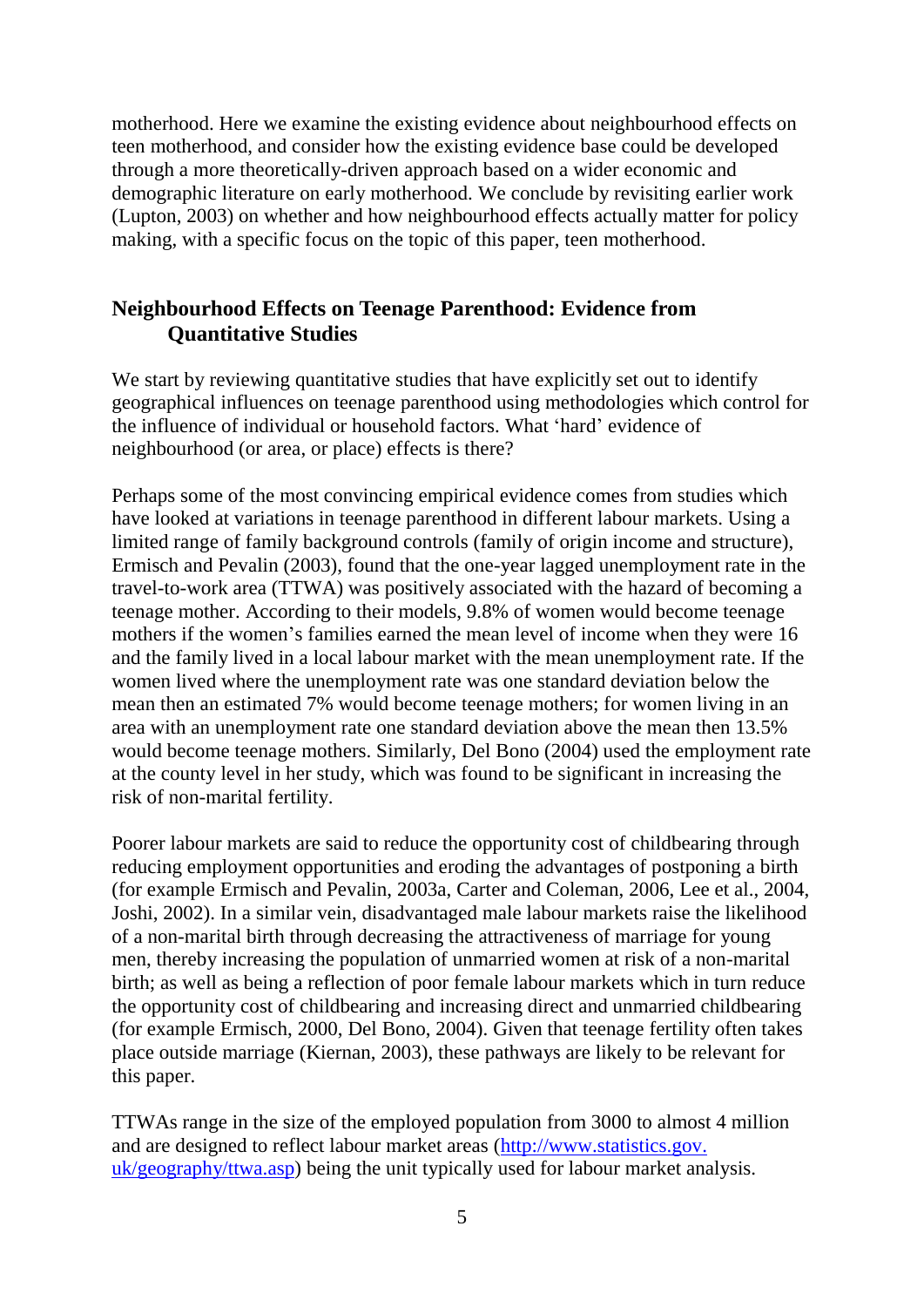However, it is also known that commuting distances for low-skilled and low-paid jobs are much shorter than for higher paid work (Green and Owen 2006) meaning that relevant actual travel-to-work areas (or perceived labour markets) are likely to be much smaller than average for many people living in poorer neighbourhoods. Moreover, while weak sub-regional labour markets are likely to give rise to, or reflect, weak local labour markets, there are good reasons to think there will also be local variation in work opportunities and perhaps in the structure of labour market relations. For example Lee and colleagues suggest that young women"s fertility decisions depend more on the economic and social context of their lives, also a conclusion in other qualitative studies (Arai, 2007). This implies that neighbourhood effects on teenage parenthood could operate through economic adaptations to local labour market conditions and labour market expectations, more than through locally held views on abortion, contraception and age appropriate transitions, although the two are not mutually exclusive.

Although patterns of "labour market" participation for low skilled jobs may appear confined to smaller geographies, similar contiguous geographies may exist and could be repeated many times over across wide areas, meaning labour market geographies may still hold relevance even for low skilled workers. UK quantitative studies that have compared large scale labour market effects on teenage parenthood with effects at a more local level are rare. At the same time it is not entirely clear that labour-marketbased studies are only picking up pure labour market effects, rather than socio-cultural or other factors that may operate at this scale (a point we come to later).

A number of UK studies have looked more generally at the effect of area deprivation, rather than specifically at labour market variables. Here the evidence is mixed. Sloggett and Joshi (1998) found that a ward-level measure of deprivation<sup>3</sup> (the Index of Multiple Deprivation) became insignificant once individual predictors were added to models. McCulloch also found deprivation not to be an important explanatory factor in models examining rates of teenage pregnancy using Sample of Anonymised Records District<sup>4</sup> areas (McCulloch, 2001a). Nevertheless, his results suggested that an undefined neighbourhood effect existed and that certain metropolitan areas and areas characterised by deindustrialisation were predictive of teenage parenthood, and that these effects were not explained by deprivation; deindustrialisation, however, was not formally tested.

A number of US studies *do* find associations between generalised poverty and teenage parenthood even within small areas (for example South and Crowder, 1999, Crane, 1991). South and Crowder (1999) construct a neighbourhood poverty score which includes the proportions of female-headed families, high school dropouts, males not attached to the labour force, and welfare recipients. They find that among black

 $\overline{3}$ Wards in the UK have on average about 5,000 residents (somewhat larger than what most people think of as a neighbourhood), but they range in size from 1000 to about 30000. 4

Sample of Anonymised Record Districts were 278 areas in Great Britain formed from aggregating 459 Local Authority District areas.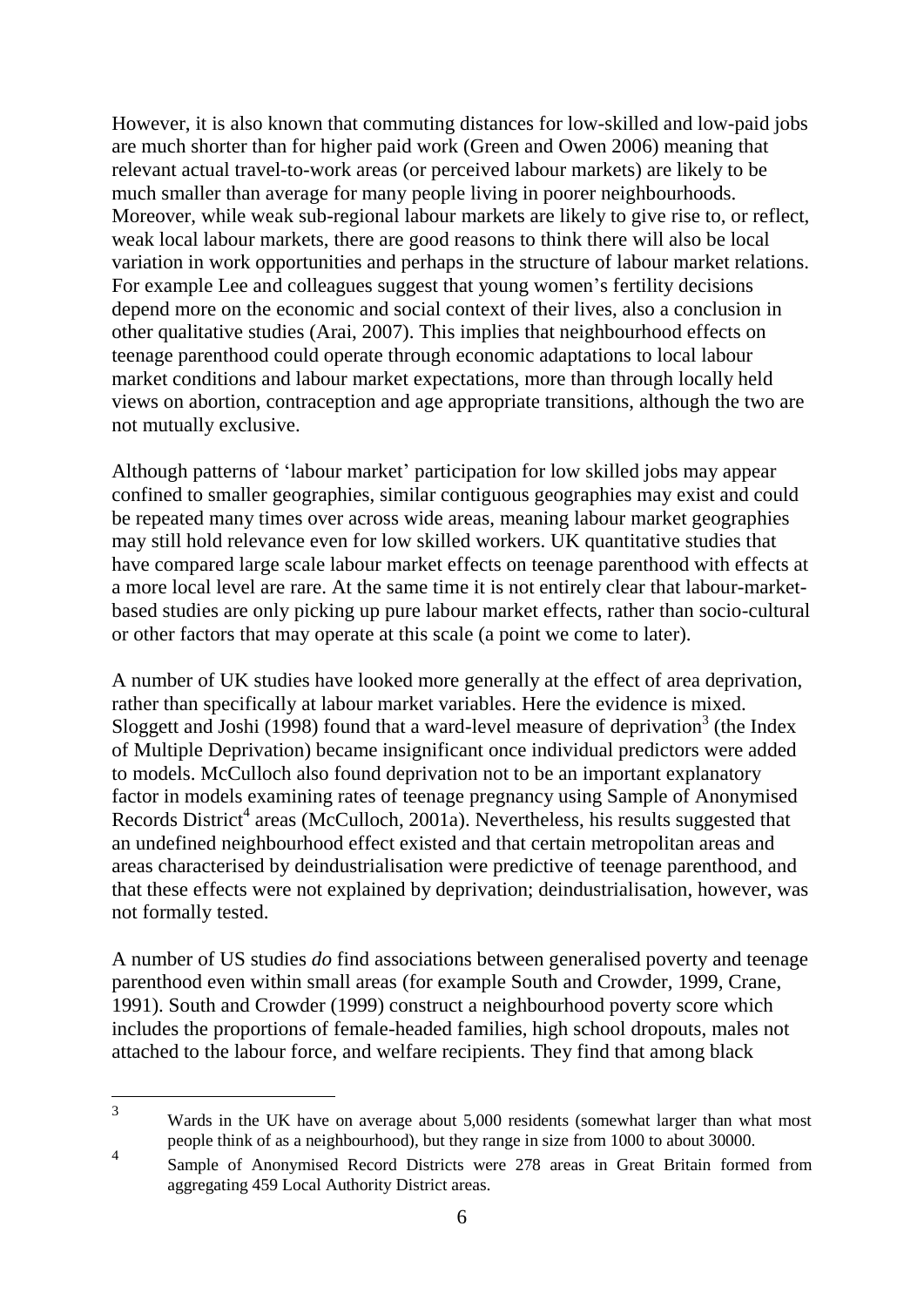women neighbourhood disadvantage has little impact on the risk of pre-marital childbearing although among white women, as neighbourhood disadvantage increases, premarital childbearing rates rise nonlinearly, with only neighbourhoods that had the most concentrated levels of poverty exhibiting substantial effects. In later work, the same authors examine the effect of poverty rates in contiguous areas. They find that living in an area characterised by high poverty surrounded by low poverty leads to a higher probability of pre-marital birth than living in areas of high poverty that are also surrounded by areas of high poverty (South and Crowder, 2010). Their findings suggest that relative levels of neighbourhood poverty, alongside and even above absolute poverty levels, are important in predicting non-marital fertility. Crane (1991) found non-linearity in the effect of socioeconomic measures on the probability of teenage motherhood, with a threshold level existing in order for advantageous neighbourhood characteristics to take effect.<sup>5</sup> For example, for white women in large cities, Crane estimated that an increase of 3.5% of professional and managerial classes in the neighbourhood to 7.5% reduced the probability of teenage motherhood from 10% to 1%, with little difference with any increase thereafter; for black women an increase from 3.4% to 5% in the proportion of professional and managerial in the neighbourhood reduced the probability of teenage parenthood from 19.8% to 13.1%, with only moderate change thereafter. However, these estimates did not account for several known individual level predictors of teenage parenthood, and the effect of neighbourhood could have been overstated.

As with Crane, Galster and colleagues (2007) also used poverty in census tract areas as a predictor of the probability of early teenage parenthood (pre-18). Using instrumental variable techniques to minimise selection effects and endogeneity, this study found no evidence of neighbourhood effects on the propensity to become a teenage mother although this study only examined births up to and including age 17. Nationally in the UK and the US, this cut-off point would only capture around a third of teenage births (Office for National Statistics, 2007, US Department of Health and Human Services, 2006). The cut-off point used is likely to be significant in determining which neighbourhood effects are influential as evidence suggests that the risk mechanisms for teenage motherhood change with age: in line with motherhood occurring in the early twenties, the risk profile for older teenage motherhood includes a number of socioeconomic predictors (Kneale, 2009), while younger teenage motherhood may be more dependent on school and peer group factors (Bonell et al., 2007, Bonell et al., 2005).

Taken together, these studies show mixed evidence for neighbourhood effects. In the UK there seems to be some evidence of variation across labour market areas (at a larger scale), but not much quantitative evidence of any labour market or concentrated poverty effects at anything resembling a "neighbourhood" level. In the US, some studies have found effects of concentrated poverty at the census tract level and have suggested that these are non-linear, but other work which attempts to eliminate

 $\overline{a}$ 5

Both of these studies used census tracts or equivalent areas, typically housing about 4-5000 people.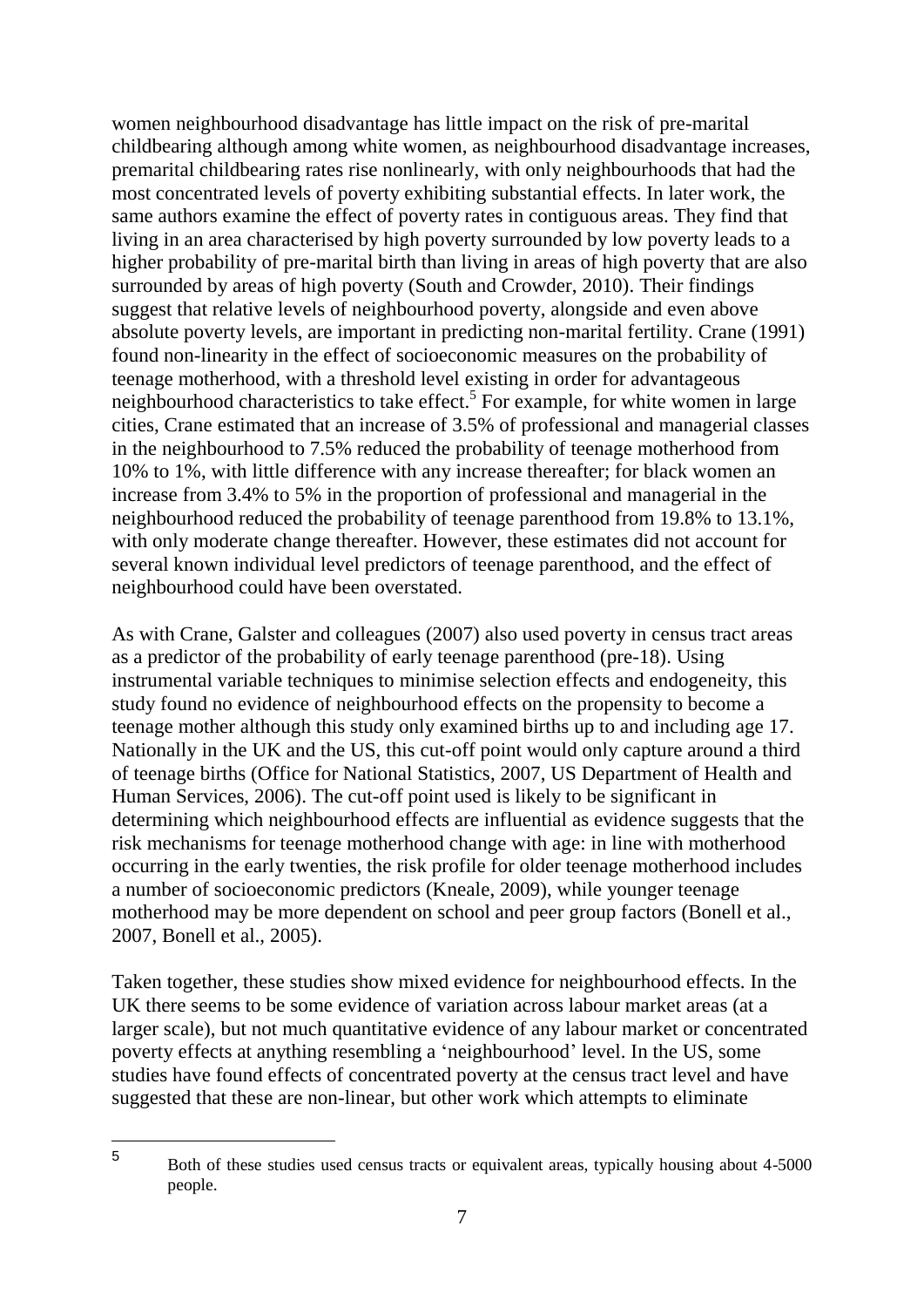selection effects (the fact that individuals selected into the most disadvantaged areas might be different in systematic ways to those not in such neighbourhoods) finds no significant associations. In any case, differences in the characteristics of disadvantaged neighbourhoods in the US and UK make it difficult to draw comparisons (Ostendorf et al. 2001, Musterd 2005, Galster, 2007a). Neighbourhood social segregation is more pronounced in the US, and is often synonymous with racial segregation, while social segregation in the UK is more likely based on class (Bonell, 2004). Many of the US studies only find (inconsistent) evidence of neighbourhood effects for certain ethnic groups (Driscoll et al., 2005, Crane, 1991, South and Crowder, 1999), which suggests an interaction of place and ethnicity in determining outcomes. Although a large proportion of the literature on teenage motherhood and neighbourhood effects is based on US data, the different ethnic make-up of the UK and distribution of ethnic groups across neighbourhoods makes it hard to apply some of the findings from the US to the UK context.

In addition to these specific problems, all studies involving area grapple with the problem of finding an appropriate scale at which to measure neighbourhood effects data rarely being available at exactly the relevant level, and with the difficulty that neighbourhood effects are likely to affect some people more than others, depending on their exposure to the neighbourhood, lifestyle and other resources (Lupton 2003) It is also possible that studies finding no effects are less likely to be published and, even when published, less likely to be identified in a search using the terms 'neighbourhood' (or 'area' or 'place' or 'geographic') effects. All of these factors make it difficult to draw strong conclusions from the available literature.

# <span id="page-10-0"></span>**Explanatory Frameworks for Teenage Parenthood**

Most of the studies cited above are situated within what might be described as the "neighbourhood effects" paradigm – that is to say that they are conducted by scholars whose primary interest is the effect (or not) of geography, not the specific issue of teenage fertility. Teenage parenthood is often one outcome of a package of inauspicious outcomes tested to understand whether neighbourhoods are predictive of adolescent or young adult outcomes.

Another approach is to start with the specialist literature on early parenthood before directly considering area effects. What is known about this phenomenon and what hypotheses can therefore be derived about the possible influence of neighbourhoods? Within British demography, the complement of social and attitudinal changes that led to falling fertility rates including declining marital rates, increasing divorce and cohabitation, pluralistic household structures and increased female participation in the labour and education markets is described as the Second Demographic Transition (SDT). As in the case of the First Demographic Transition (at the time of the Industrial Revolution), changes in fertility patterns in the SDT have occurred against a background of substantial social upheaval including growth in women"s labour market participation and educational qualifications (see Joshi, 2002 for a review of British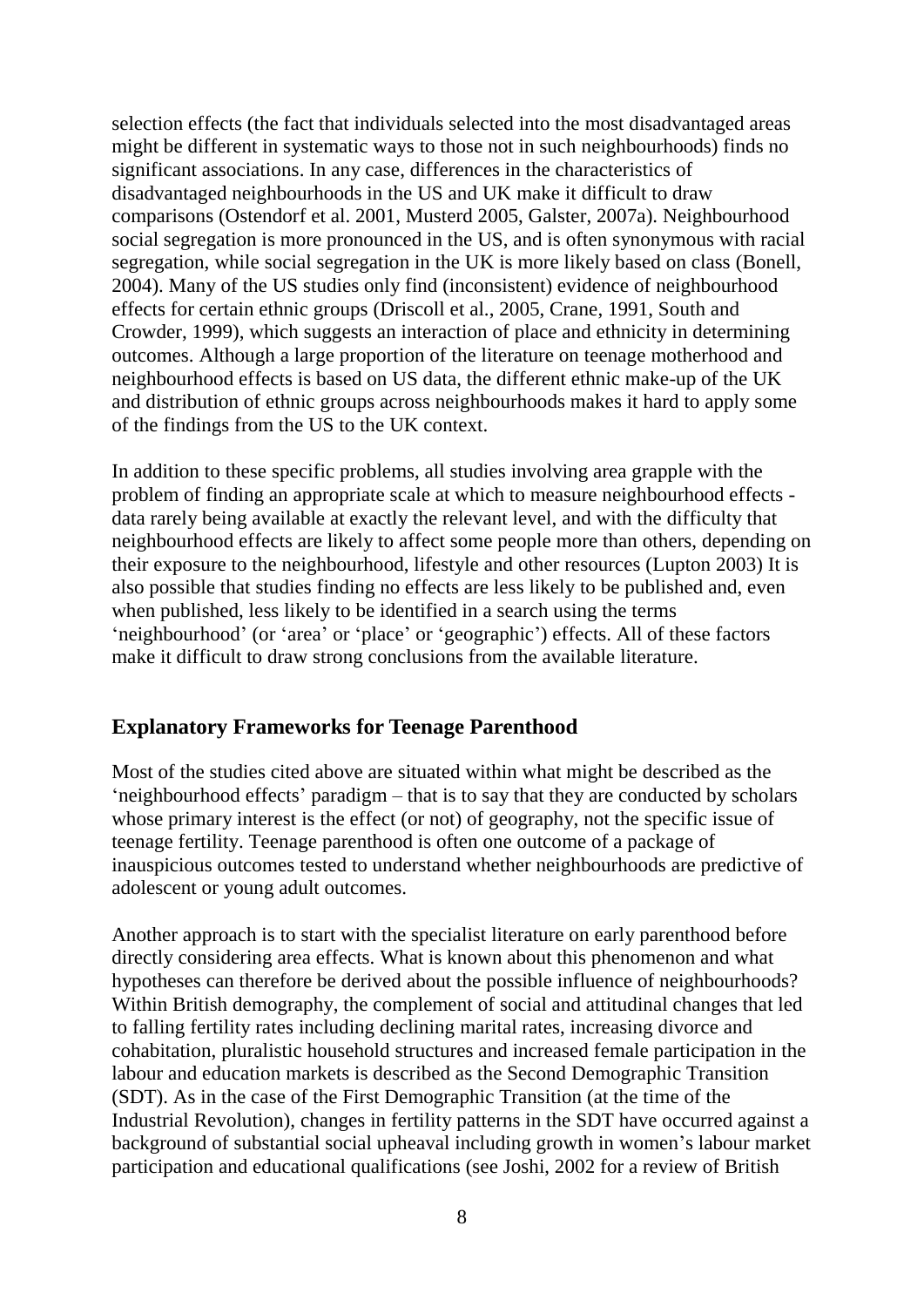trends). While a full review for the SDT is beyond the scope of this paper, one of the most salient characteristics of the SDT is the rise in age at first parenthood, visible across most social groups but especially visible among highly educated women (who are usually from families of higher social class). One effect of this postponement has been an increasing divergence in fertility patterns between women in different social classes. Middle class and highly educated women have increasingly delayed fertility while patterns of young parenthood have persisted more strongly among working class women with low educational capital (for example Simpson, 2009).

This divergence is typically explained in terms of the opportunity cost of childbearing. Women who face the highest levels of wage penalties and missed chances for career progression through taking time out of the labour market as mothers (opportunity costs) will be those most likely to delay (Joshi, 1998, Joshi, 2002, Becker, 1991). One factor influencing labour market prospects is education, and young women with low qualifications are usually those thought to be at greatest risk of early motherhood. Several studies have consistently outlined the link between higher educational levels and delayed motherhood (for example Lappegard and Ronsen, 2005, Rendall and Smallwood, 2003, Smith and Ratcliffe, 2009, Rendall et al., 2005, Kiernan and Hobcraft, 1997).

An alternative sociological position is that early motherhood reflects non-normative values around fertility. In recent years, this notion has been framed within a discourse of "social exclusion" i.e. that a position of exclusion from mainstream social, productive and consumptive activities in society (Burchardt et al., 2002) may lead to the adoption of values or behaviours that reject or render impossible approved or normative routes towards "inclusion". This suggests a more complex response to labour market factors than the rational weighing up of options: labour market exclusion based upon factors such as having low qualifications and a materially disadvantaged family background (for example Kiernan, 2002) and on low or alternative expectations (Arai, 2007, Afable-Munsuz et al., 2005), such that motherhood becomes the alternative to employment.

The major implication of this (social exclusion) theoretical perspective in relation to policy is that it should, in theory, be possible to achieve a shift towards more normative values by re-connecting excluded individuals to education and labour markets. This is, in some respects, problematic as it presents exclusion essentially as an individual problem, ignoring the economic and social power relations that systematically exclude some people from occupying high social positions (to the advantage of others) and presenting the values of the included class as normative and desirable, and other values as deficient or misguided and in need of treatment. In relation to early motherhood, a social exclusion perspective assumes that early motherhood is ultimately unwanted, although this is contrary to some existing literature, which finds early motherhood to be specifically desired, independent of structural factors (Afable-Munsuz et al., 2005, Kiernan, 1997), and early mothers to be strongly tied to the role of motherhood (Holmund, 2005). A number of authors prefer to suggest that that there are differences in values around fertility between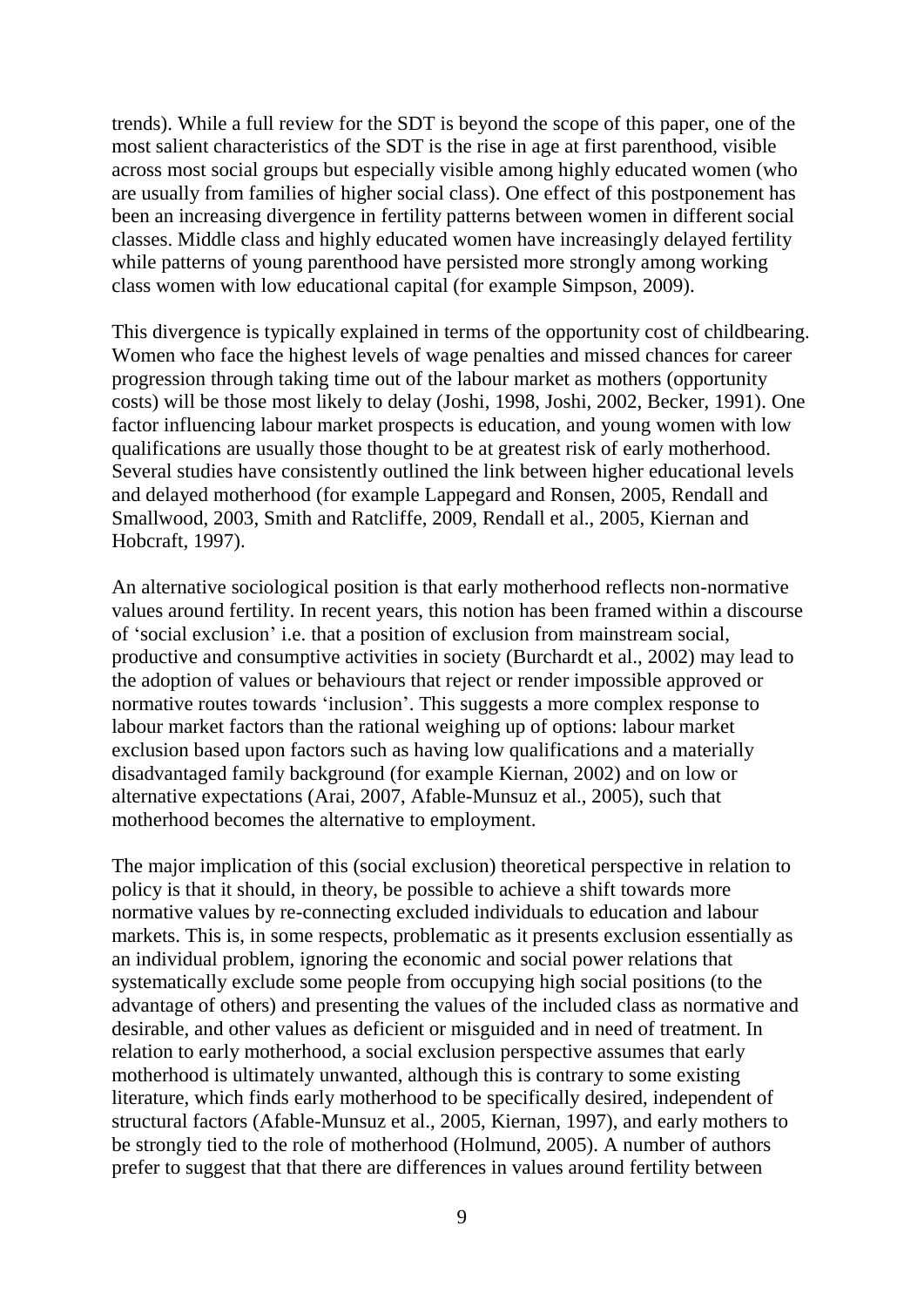social classes which are to some extent shaped by current labour market opportunities but also by historic patterns, gender roles, and attitudes towards family and community. While it may be the case that these different patterns have arisen partly out of the economic relations of capital and labour (thus historic economic exclusion), presenting working class values and behaviours as undesirable and the product of exclusion of individuals from otherwise equitable labour relations is in itself an exclusionary act. For example, Ridgeway and Correll (2004) argue that the positioning of young parents who stay at home to care for their children as socially excluded from the labour market demeans the value of child-caring activities, including their economic value, and reinforces notions of parenthood, but particularly motherhood, as a low status occupation.

A further theoretical perspective emphasises that ideas are diffused across social networks, and that both socioeconomic changes and changes in attitudes are necessary before new ideas on fertility are adopted (Lesthaeghe and Neels, 2002, Seltzer et al., 2005, Casterline, 2001). This theory has been used to explain historical variations in fertility trends. Applying this to the case of early parenthood (and the SDT, which is to a large extent a theory of ideational change) is analogous to saying that women are choosing to become early parents because this is sanctioned within their social network, and postponement of parenthood is not sanctioned within the social network. Clearly part of the sanctioning will come from shared values among people of the same social class who occupy the same networks. Shared values may relate to the role of motherhood, but also to sexual behaviour, the use of contraception and the acceptability of abortion. There may be different norms around what information is for public knowledge consumption and what information is kept privately within differing social networks. Also the different structure of social networks within different classes may be influential. For example, the closer geographical proximity of generations within traditional working class communities may enable stronger transmission of attitudes. However, while social network characteristics are likely to be strongly influenced by social class, local variation might also be expected, partly conditioned by geography, design, facilities and amenities, as well as housing market conditions, population turnover and so on. In theory, both the nature of networks and information flows across them might be influenced by policy intervention.

Essentially, then, we can identify three explanatory frameworks for teenage parenthood: economic theory (which identifies the importance of opportunity costs); differential values (whether "cultural" or produced by localised processes of social exclusion); and the characteristics of social networks. Evidently these are not entirely separate. Equally evidently they could all be expected to vary across space, although not all at the same spatial scales. Social networks are most likely to operate at the neighbourhood level, labour market effects and socio-cultural effects at a variety of different geographies.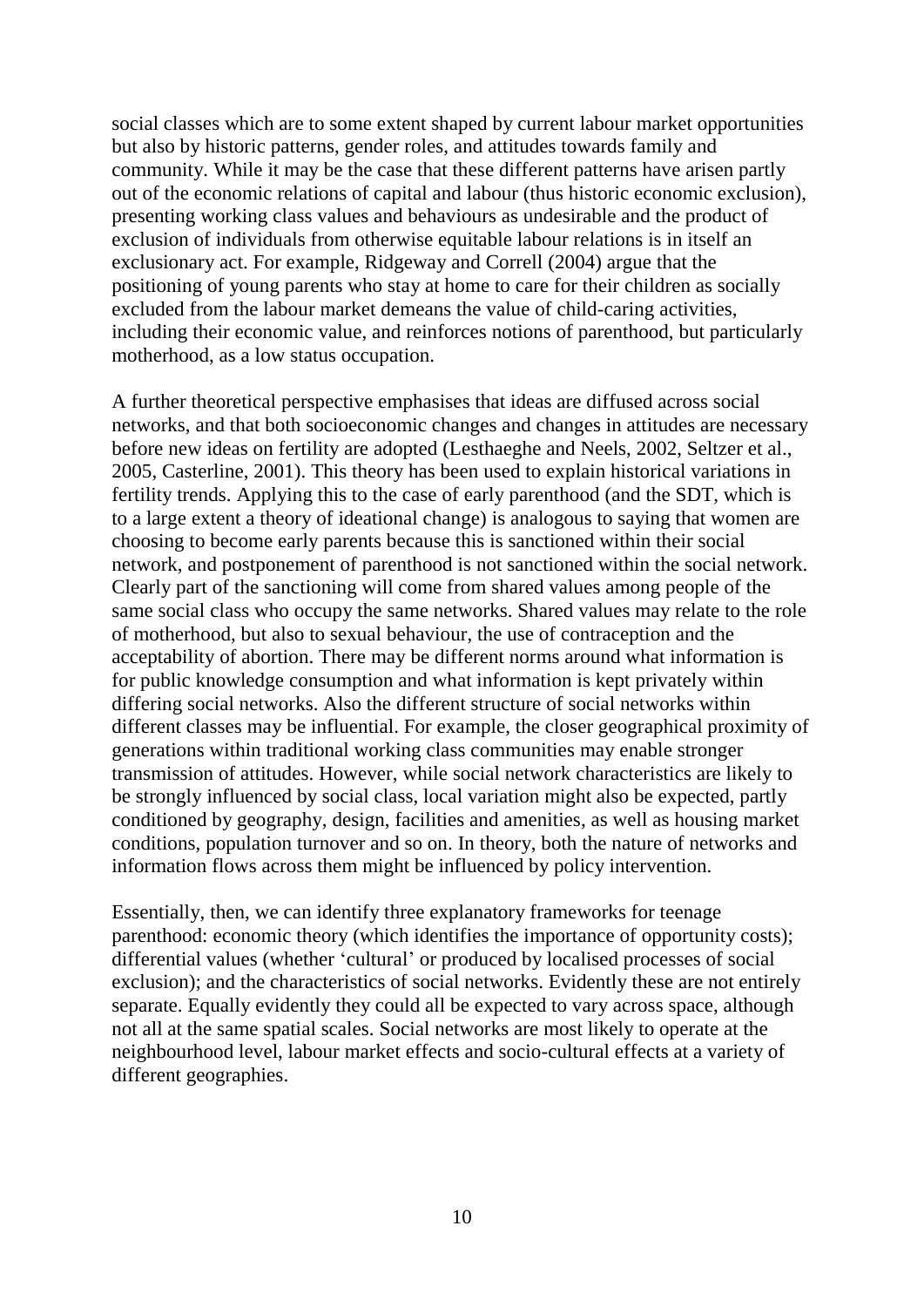# <span id="page-13-0"></span>**Evidence on Labour Market, Socio-Cultural and Social Network Effects**

We have already observed that labour market effects have been tested to some extent in the neighbourhood effects literature. Quantitative tests of the importance of "cultural" or social class values on teenage childbearing are relatively rare, possibly because of the lack of attitudinal data at local level. Joshi and Hawkes (2006) suggest that if they exist, these influences may operate at large spatial scales – they show that compared with the rest of the UK, Wales is characterised by patterns of early motherhood that are not explained by childhood antecedent characteristics of the mother. US studies find a cultural effect at a smaller geographic level. Way and colleagues (2006) also found a strong pro-natalist culture among Hispanic communities in the US. Crane"s (1991) study, cited above, was a test of neighbourhood social class composition, which might be taken as a proxy for class values, but was not a direct test of values or attitudes.

Evidently cultural norms are influential not only in relation to sexual behaviour or planned early fertility but in relation to abortion, such that in some communities abortion is seen as more acceptable than in others. This is a theme that is repeated several times in the qualitative literature. A later study by Arai cited the cultural unacceptability of abortion as recourse for early pregnancy:

"It is culturally quite acceptable to have children young in [place]. But quite often for young people they don"t do anything about it very quickly. They're scared. They don't know who to tell. I think they hope it would go away...... It's [abortion] extremely controversial. For a lot of young women, the thought of a termination is just abhorrent." (Arai, 2007)

Some studies have explicitly explored the impact on early parenthood of living in places with different social networks and social capital. Driscoll and colleagues (2005) found that both community opportunity and efficacy influenced the transition to teenage birth, with higher levels reducing the likelihood of parenthood occurring. Neighbourhood variables rendered selected parental and individual characteristics, notably educational expectations, as weak explanatory factors. Building upon the notion of collective efficacy and social control, although possibly also incorporating an element of a peer group effect, Haveman and colleagues' (1997) study found the proportion of young adolescents belonging to religious organisations in a census tract area was associated with a lower likelihood of teen childbearing among individuals after controlling for individual and family level characteristics. This was alongside other neighbourhood characteristics, including state expenditure on family planning policies and so on. Dembo and colleagues (2009) found that neighbourhoods characterised by high levels of unemployment, income inequality and a high turnover of residents were said to be unable to provide social organisations and collectivity that would moderate risky behaviour. Gold and colleagues' (2004) study of pregnancy intervals found that these were reduced in areas that had high levels of income inequality. Less cohesive areas, as measured through income inequality, were also less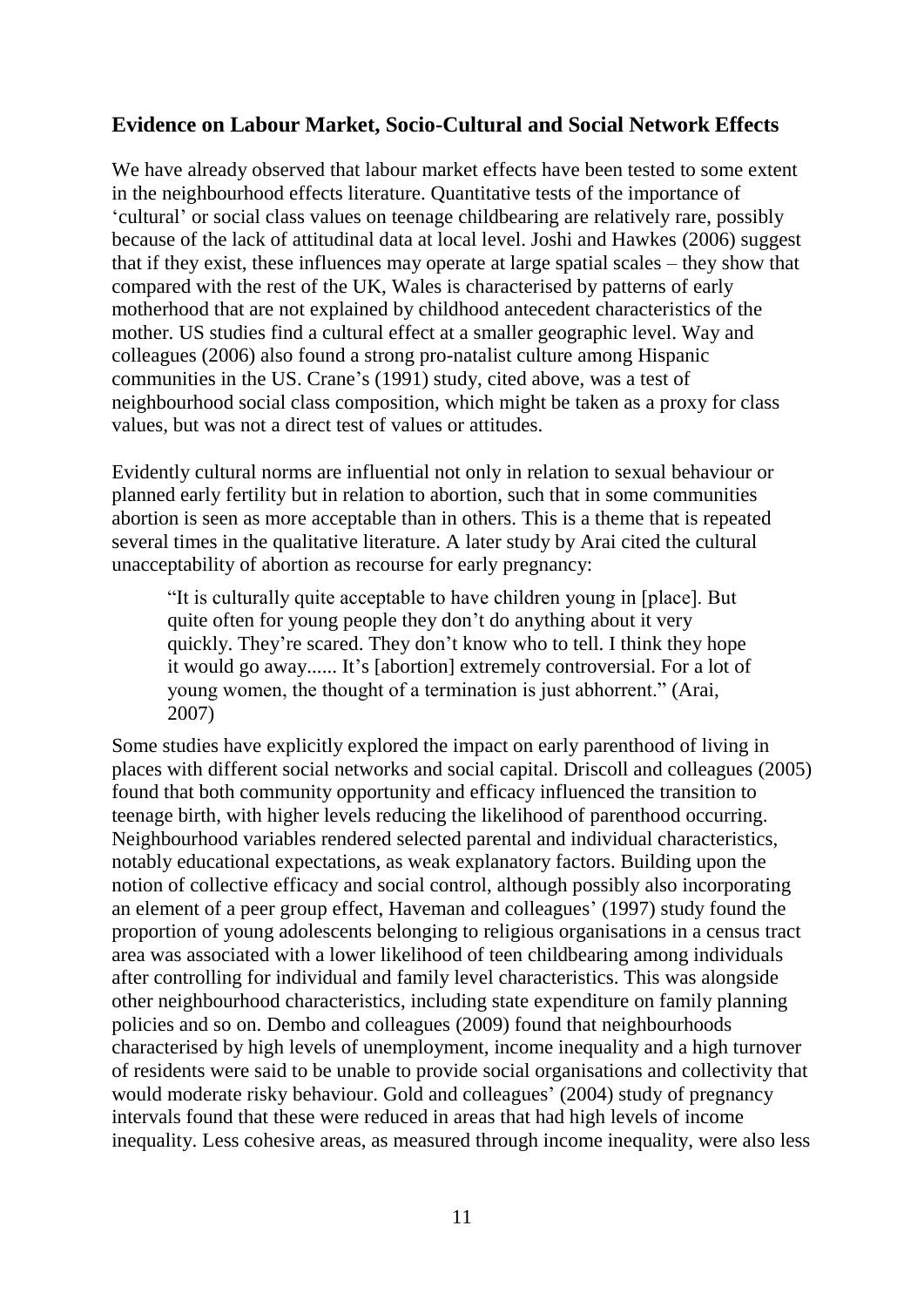likely to exert informal social control on residents' fertility behaviour, which may include decisions about childbearing while in poverty (Gold et al., 2004).

Social networks are conceptually distinct from culture and values. However in practice, values can be reinforced through networks (and networks through shared values) in ways that make it impossible to disentangle their direct associations with teenage motherhood. For example in Arai"s framework, if a woman is to avoid using abortion as recourse once pregnant, then her social networks must exert pressure against this. Similarly, in Tabberer and colleagues" study of the influences on decisions made once pregnant, abortion was only used if young women knew others who had made the same decision. In the wider community context, the fear of being bullied or being called a murderer discouraged abortion in communities where abortion was deemed unacceptable, while the visibility of other teenage mothers was a positive factor towards continuing with a pregnancy (Tabberer et al., 2000). Local acceptance was also a theme explored in Cater and Coleman"s 2006 study and Lee and colleagues" 2004 study. In the latter study, which included quantitative explorations, positive correlations between teenage and adult abortion rates were said to be reflective of local familial and cultural processes, and abortion was more likely to be used as recourse where there was extensive local family planning provision, higher proportions of female GPs and greater independent sector abortion provision. Qualitative studies are therefore in agreement that abortion is only used where young women have access to services, and where it culturally sanctioned. Where these conditions are not met, this is likely to lead to an increased prevalence of teenage mothers, which in turn increases the incidence. Therefore, in quantitative terms, a pregnant young woman in an area with a low concentration of teenage mothers is less likely to become a parent herself than an individual with similar characteristics living in an area with a high concentration of teenage parenthood. However, UK quantitative studies exploring this and other socio-cultural mechanisms are comparatively rare.

Outside the immediate teenage parenthood field, there is also a large number of studies looking at neighbourhood influences on adolescent sexual behaviour. For example, Cleveland and Gilson (2004) included the proportion of single parent families as an indicator of social control and found this to be associated with the total number of sexual partners for both males and females, although less so for females where the effect was mitigated by individual level family structure. Browning and colleagues found a similar dynamic between family-centred processes and neighbourhood as was the case for males in Cleveland and Gilson"s study, although in their study this applied to both men and women and collective efficacy was only effective where individual family level processes were weaker (Browning et al., 2005). This study also found concentrated poverty (composed of an index of socioeconomic measures) to be a significant predictor of sexual behaviour.

More specific labour market and attitudinal mechanisms are outlined in Bell"s UK study of teenage childbearing in coastal areas. Here, an algorithm of a "carnivalistic" attitude of young people towards sex as a reaction to the temporary nature of the surrounding local population led to higher engagement in risk behaviours for early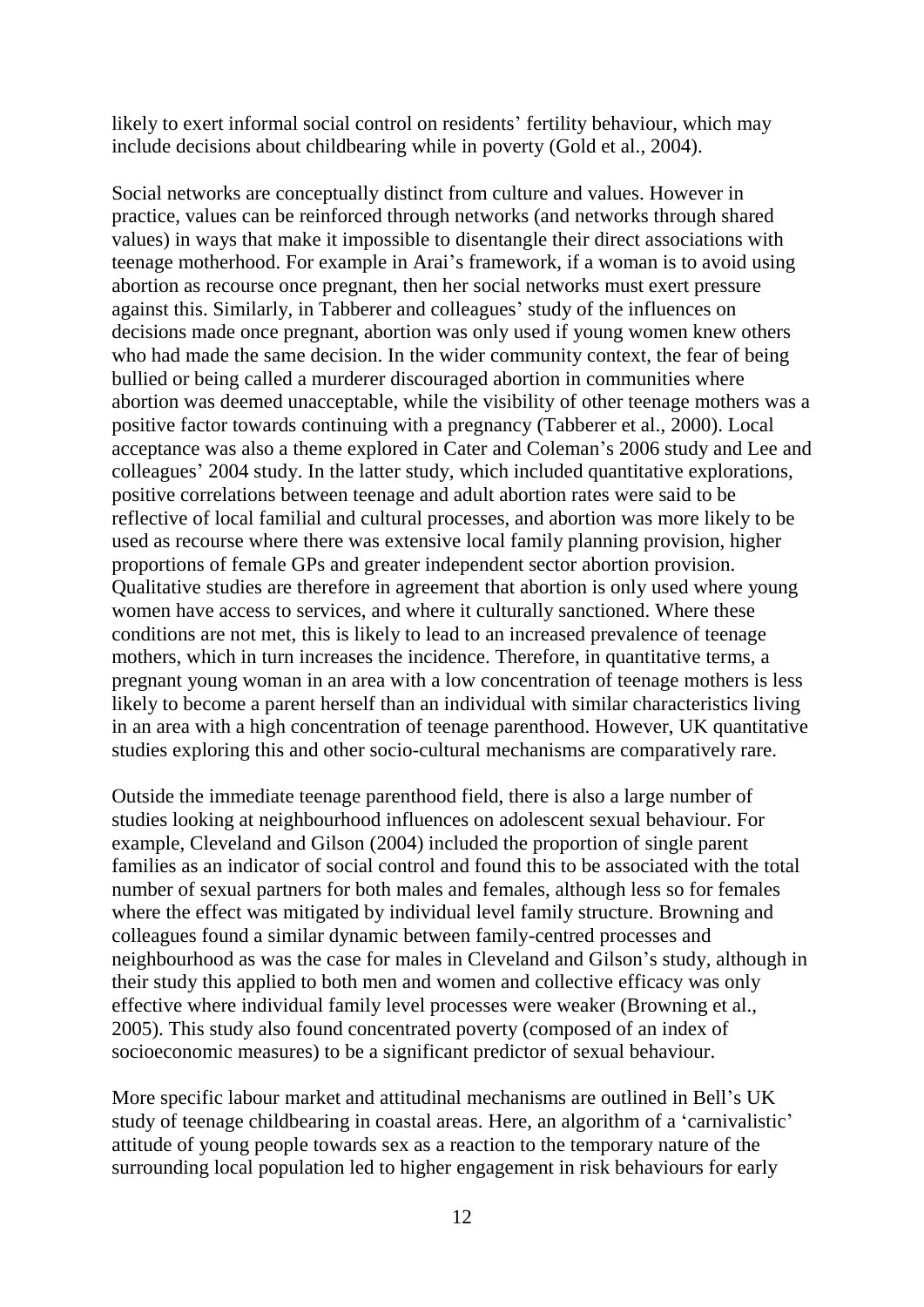pregnancy. Seasonal employment patterns in these coastal areas led many young people to shift their goals away from becoming a good employee to becoming a good parent, and this resulted in a wider neighbourhood acceptance of early motherhood and a low acceptance of abortion (Bell et al., 2004). Bell"s findings tie in with the social disorganisation/community efficacy theory proposed by several studies of inauspicious fertility events.

Both theory and evidence therefore suggest that place is potentially relevant to all of the potential explanatory frameworks for teenage motherhood since all important variables could vary geographically. In addition, some features of place such as residential turnover, services and political organisation may also be important, although these lie outside the main explanatory frameworks outlined above. Institutional theories emphasize the role of schools, businesses, political organizations and social service agencies, and their moderating effects. South and Crowder (1999) outline the case for the behaviour of external (institutional) adults within the neighbourhood, for example teachers, the police and so on, in predicting early parenthood. Evidence from UK empirical studies of early motherhood also supports the case for institutions being important, for example the educational expectations of teachers were found to be significant predictors of teenage childbearing (Kneale, 2010).

In reality, however, it is difficult to test these theories separately. Many of the same factors which underpin opportunity cost calculations (eg low local labour market prospects) may well co-exist and be associated with long term economic exclusion, cultural preferences for early marriage and childbearing, and social networks that facilitate or encourage teenage birth. For example deindustrialisation and male unemployment have been found to be predictive of lone motherhood in other research where males' lowered status and increased interpersonal tensions were said to undermine stable partnerships (Rowthorn and Webster, 2008). Joshi and Hawkes note that Welsh families, on average, have higher levels of involvement of the grandparents in childcare and numerous other indicators of social capital including regular contact with friends and family. All of these factors may reflect different cultural expectations around family life and/or support rational decision-making about combining career and family (especially in the light of low male employment but high maternal employment), and/or be read as social network effects.

Moreover, even if these could be separately identified, they are hard to test robustly. Certainly in the UK, many of the issues highlighted as being significant in qualitative studies could not be investigated in quantitative studies as there exist no neighbourhood level measures to support these, for example community attitudes on abortion, or the existence and quality of advice services.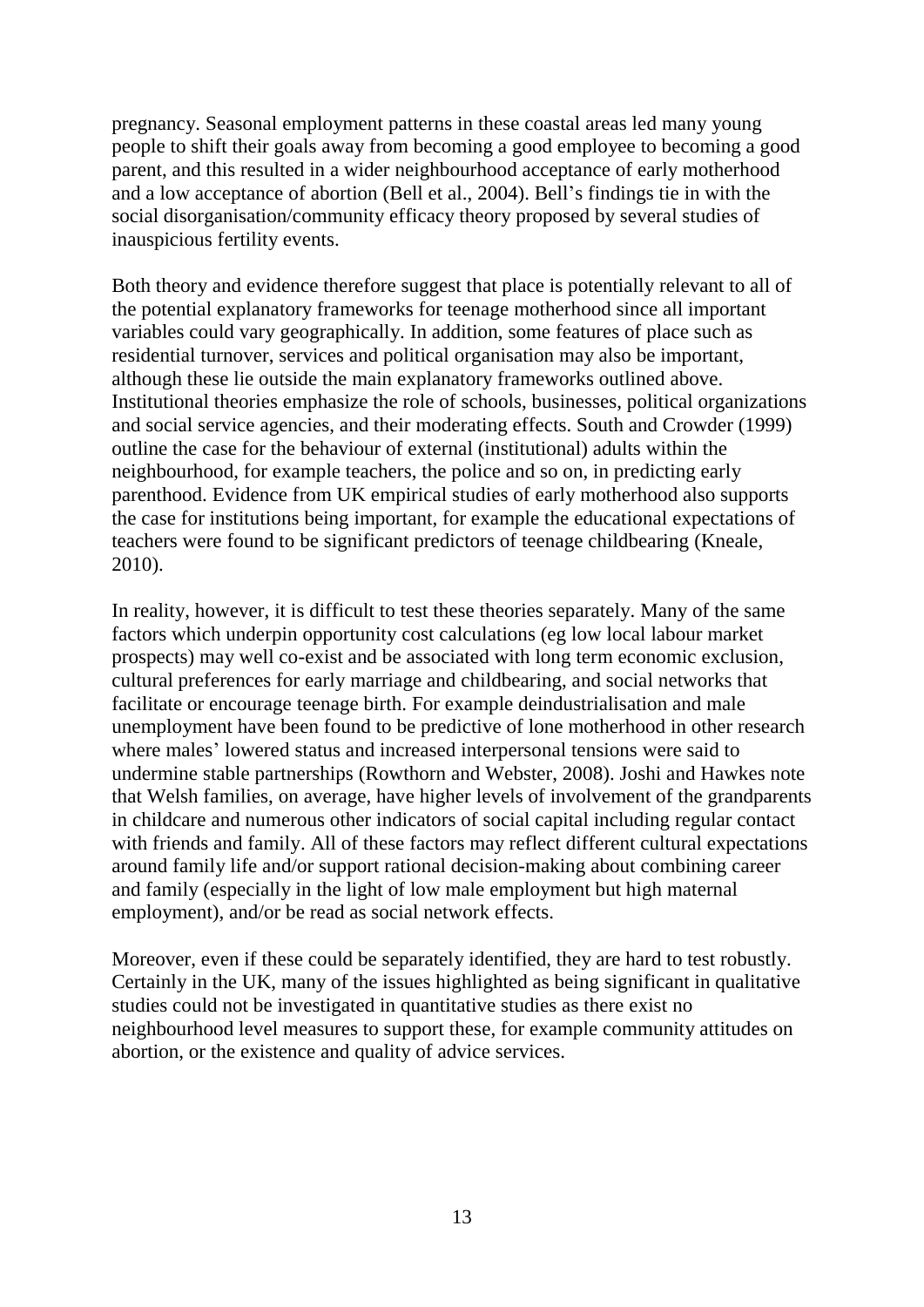# <span id="page-16-0"></span>**Implications for Policy**

We conclude from this review of the literature that there is good reason on the strength of qualitative neighbourhood studies and the wider literature on antecedents of teenage parenthood to believe that neighbourhood and wider area influences might be associated with an early planned (or anticipated) pregnancy and with the propensity and opportunity to engage in risky sexual behaviour leading to unplanned pregnancy. Neighbourhood factors could also affect the likelihood of continuing rather than terminating a pregnancy. However, statistical evidence to date is mixed, and relatively sparse for the UK. In general terms, this suggests that policy-makers should not rely too heavily on this kind of evidence, but should draw on the wider body of literature, including qualitative studies and practitioner knowledge as well as "hard" proof of neighbourhood effects. The same applies across many areas of policy where neighbourhood effects are at issue.

Having reviewed much of this work here, we now draw out some of the implications for the way in which area variations might be approached in teenage parenthood policy.

#### <span id="page-16-1"></span>*Relationships between area effects and area policies in general*

A starting point is to be clear about the ways in which area effects might theoretically impact on policy design. One claim that has frequently been made is that demonstrable neighbourhood effects provide a rationale for area-based interventions and that the absence of such effects removes this rationale (Buck, 2001, McCulloch, 2001b, McCulloch and Joshi, 2000, Propper et al., 2005). However we contend that 'area-based interventions' or 'area-based policies' can take different forms, some of which are closely dependent on the existence of area effects and some of which are not (Table 1).

In the first category (closely dependent on the existence of area effects) are policies that are explicitly designed to address features of particular geographical areas that are believed to be influential. Examples would include initiatives to tackle "cultural factors' such as low educational aspirations, residential mobility programmes enabling aspiring individuals to move away from disadvantaged areas, or attempts to change the socio-economic characteristics of areas through mixing communities. These interventions are "area-based" in the sense that tackling area effects is the logical basis for the intervention.

In the second category (not closely dependent on the existence of area effects) are policies that allow or promote local variation in approach according to local circumstances (tailored local strategies). These are area-based in the sense that decision-making is localised and area is the basis of differentiation between one intervention and another. Also in this category are interventions that are physically located in particular areas, area being the basis for delivery. We might also include policies that target certain areas for intervention or for additional intervention, area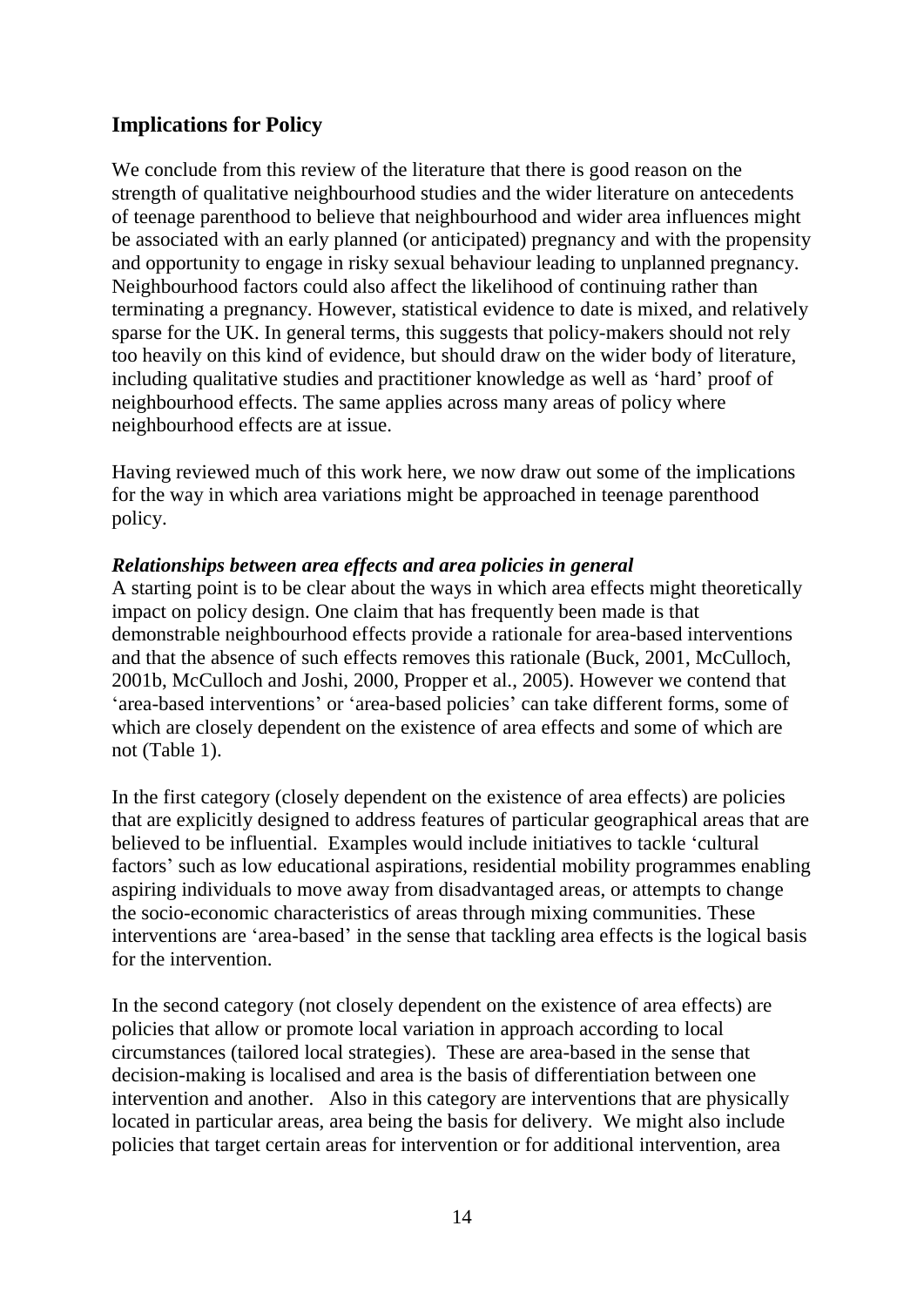characteristics in this case being the basis for the extent of the action to be taken and the distribution of resources.

|                                                                           | <b>Policy Approach</b>                                                    | Sense in which 'area-<br>based'                                 |
|---------------------------------------------------------------------------|---------------------------------------------------------------------------|-----------------------------------------------------------------|
| <b>Closely Dependent</b><br>on Existence of Area<br><b>Effects</b>        | Interventions tackle characteristics of<br>area thought to be influential | Area has causal role in<br>outcomes                             |
| Not Closely<br>Dependent on<br><b>Existence of Area</b><br><b>Effects</b> | Locally designed interventions                                            | Decisions made locally and<br>responsive to local<br>conditions |
|                                                                           | Locally-delivered interventions                                           | Physically based in certain<br>areas not others                 |
|                                                                           | Targeting of interventions to<br>particular areas                         | Resource distribution varies<br>spatially                       |

**Table 1: Types of 'Area-Based' Policy**

All of these policy interventions take place in the real world, where logic is not the only factor at work, and where there are additional and sometimes competing logics that influence decision-making. Thus, while we argue that policies that are area-based in the sense that they are explicitly designed to address causal area should closely depend on the existence of evidence of area effects, there are often other reasons why these policies might be pursued. Mixed community policies are a good example – these can be advocated in the belief that people influence each other and that, for instance, norms of non-employment might develop in areas with very few working people (e.g. Berube et al. 2005). However, such policies can also be advocated for other reasons, for instance that societies are more socially cohesive when people of different kinds live in close proximity, or that areas which have a mix of housing types and tenures enable people to stay close to friends and relatives as their incomes and housing needs change over time. They might also be opposed for a range of reasons, including but not confined to discussions about positive area effects as well as negative ones. For example, Cheshire et al. (2008) argue that market forces lead inexorably to social segregation regardless of policy attempts, and that there can be value in "specialised neighbourhoods" with services and networks to support disadvantaged communities. Lupton et al (2009) point to the potential economic and social costs of achieving mix in existing neighbourhoods, arguing that these need to be offset against the gains that could potentially be made by individuals living in mixed neighbourhoods. Some of these gains (in particular those relating to improved social networks) are in any case disputed. It is not necessarily the case that socially engineered mixed neighbourhoods will display the same characteristics as "organically mixed" neighbourhoods that have evolved over time (see Tunstall and Lupton, forthcoming, for a review of the evidence, also Tunstall and Fenton 2006).

To an even greater extent, it is evident that other considerations than area effects may influence policies that area "area-based" in the other senses we describe. While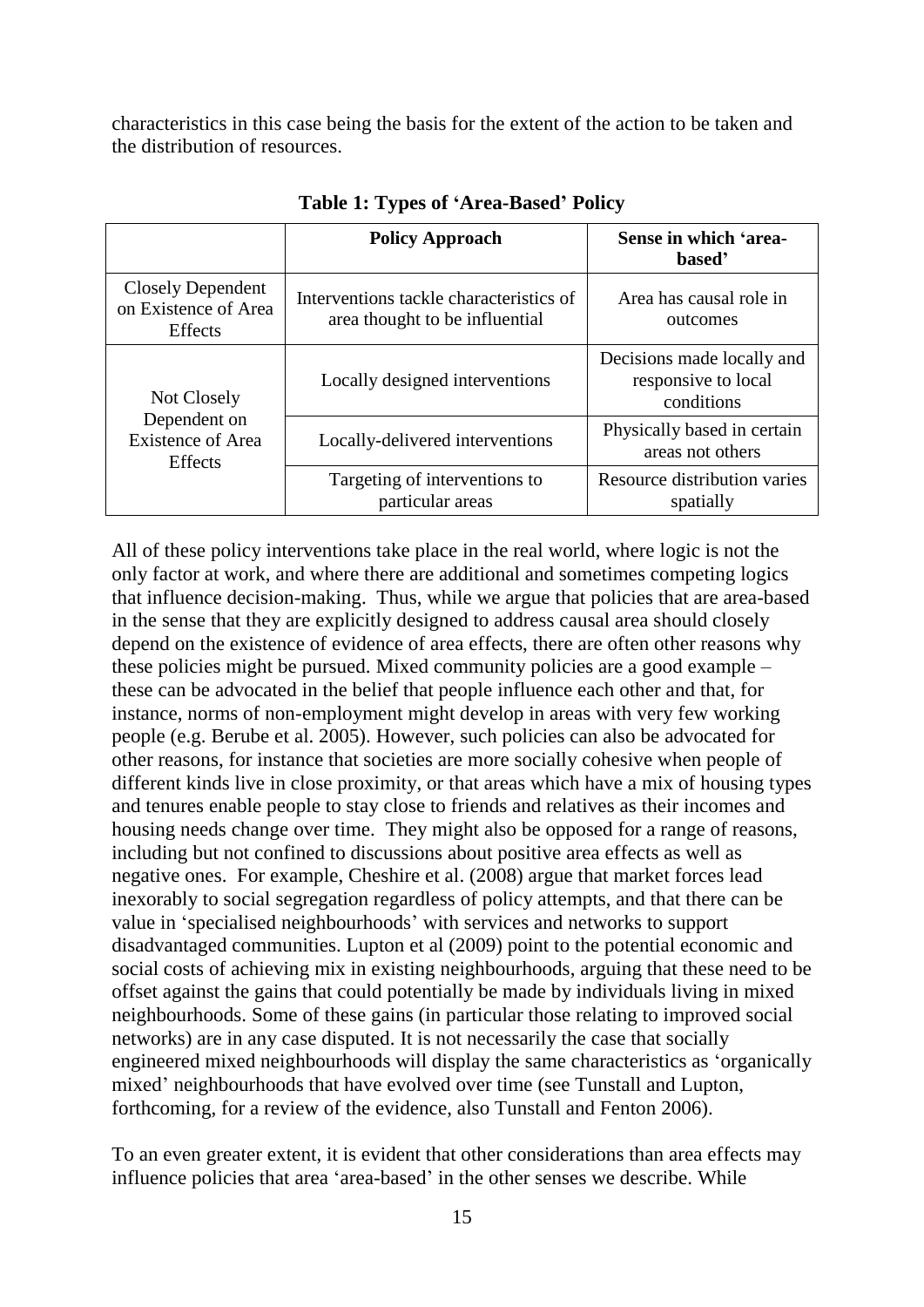evidence of specific local effects would provide a rationale for locally-tailored services, there are others. Different local services might grow up on the basis of local consultation, perceived need or the capacities of individuals and institutions, in ways which could maximise their impact. Where the prevalence of social problems is heavily spatially skewed, there tend to be numerous rationales for more policy activity in the areas of highest prevalence, and for services based where people can most easily access them. Even if policies were targeted entirely at individuals with no presumption of a neighbourhood effect, the practicalities of service organisation tend to lead to area-based interventions. For example, if an advice programme were to be offered to all individuals who had themselves been born to teenage mothers, the most efficient way to organise this might be to base a worker in schools with significant numbers of such individuals.

Thus evidence of area effects is important but less so for some kinds of "area-based" policy than others. Clearly evidence of very strong area effects might outweigh other considerations for or against a policy. Furthermore, the importance of area effects as a justification for policy may depend on whether the policy is being pursued in isolation or as part of a wider mix. For example, one of the criticisms often levelled at areabased interventions is that they run the risk of being ineffective overall because individuals outside the target areas would be missed (Tunstall and Lupton 2003, Townsend 1979). This is clearly a much more important consideration if the areatargeted approach is the only intervention being offered, with people outside the chosen areas getting nothing, than it is where area targeting is a relatively small addon policy. In the former case, evidence of strong area effects might provide a justification for concentrating resources in a few selected areas; in the latter it would seem less important as a rationale.

Bearing this in mind, what does the existing evidence of area effects on teenage parenthood suggest for policy on this issue in England?

#### <span id="page-18-0"></span>**Area Effects and Teenage Parenthood Policies in England**

Overall, the totality of the evidence to date tends to suggest that there are probably area-level influences, although they are not particularly strong relative to individual and family influences. This suggests that there is some rationale for area-based interventions that explicitly tackle area characteristics but that these need to be combined with wider policies that recognise non-spatial influences on the propensity for early parenthood. In broad terms, this is the policy approach that has been followed over the last decade, with a variety of universal policies (such as education campaigns and advice) being topped up with additional funds for areas of high prevalence, and local tailoring. Recognising that area effects and area policies are only part of the issue is important in this case, and in general when the issue of area effects is debated in policy. Policies that aim to tackle problems in the mistaken belief that area effects are the main driver are likely to fail, and this may sometimes lead to a "throw the baby out with the bathwater" approach which concludes that area effects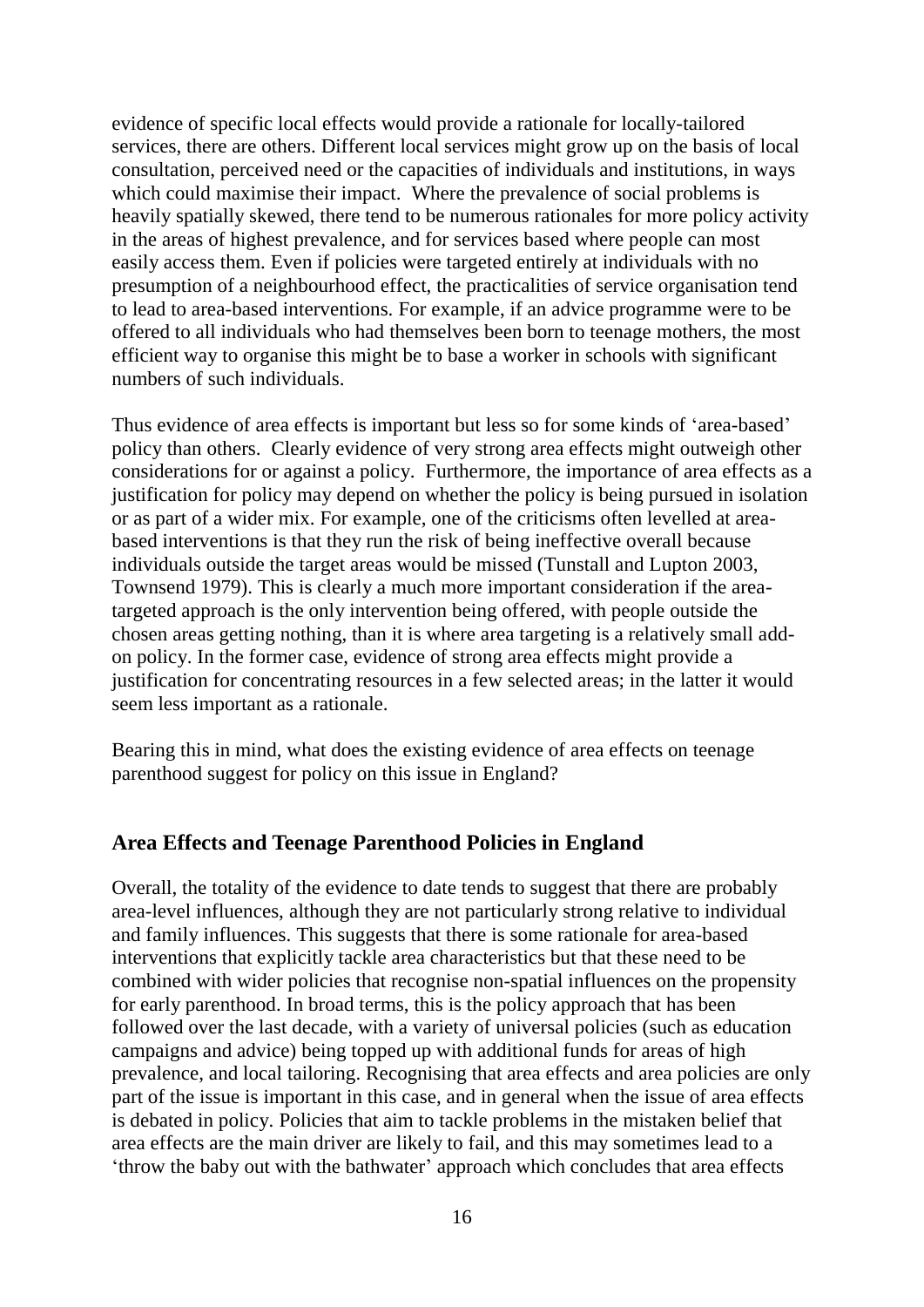are not important at all and that area-based policies are irrelevant. This review demonstrates that area effects should not be considered in isolation and that a more rounded approach to assessing the contributory root causes of social "problems" such as teenage parenthood is required.

Beyond this, the current literature offers relatively little help to policy-makers. It is fairly uninformative about *which* characteristics of area affect teenage parenthood, as it tends to test single variables (such as overall deprivation levels) across the whole spectrum of neighbourhoods, and in this sense, it provides a rather weak basis for considering how policies might be tailored. Data from well-evaluated local interventions might provide a stronger basis. Evidence from some qualitative studies also points to the potential value of tailored approaches – for example the research cited earlier by Bell and colleagues on sexual behaviour in coastal areas. A useful development would be quantitative testing of particular mechanisms like this, based on identifying types of areas which have particular combinations of circumstances, compared with other "types" of area, rather than on variation between areas on single variables.

The literature is also unclear about scale. The strongest statistical evidence from the UK suggests effects at the labour market level, while qualitative evidence and US studies point to more local mechanisms such as cultural norms, collective efficacy and social control, and the presence and performance of specific services and professional inputs. There remain, however, problems of data and methodology which make it hard to draw firm conclusions. In many quantitative studies the enquiry is determined by the geographies available in the data, and the selection of the scale is not justified in theoretical terms. In some cases this is because teenage parenthood is just one of a number of outcomes being studied for neighbourhood effects, rather than the study being motivated by specific hypotheses generated from an understanding of the broader patterns and mechanisms around teen parenthood. Few studies test different geographies together to establish which scale is most important, never mind whether different scales are important for different people in the same space. Data is not always available at the desired scales. On the other hand, some qualitative studies describe local influence but without further investigation to establish the different geographies that apply for different aspects of personal, social and economic life. Unless academic research can contribute more on the importance of different scales, its value to policy will be limited. In the meantime, a pragmatic way forward is the adoption of local strategies based on analysis of local dynamics (as implemented by the last government) but perhaps with integration at the sub-regional or labour market level.

Some specific pointers do come from the existing work. One relates to mixed community policies. It is unlikely of course, that such policies would be advocated just on the basis of teen parenthood, although this is one of a number of outcomes that is often considered in relation to mixed community debates. Specifically in relation to teenage parenthood, we see no strong evidence to suggest that people would do better in mixed communities than homogenous ones. South and Crowder"s (2010) US study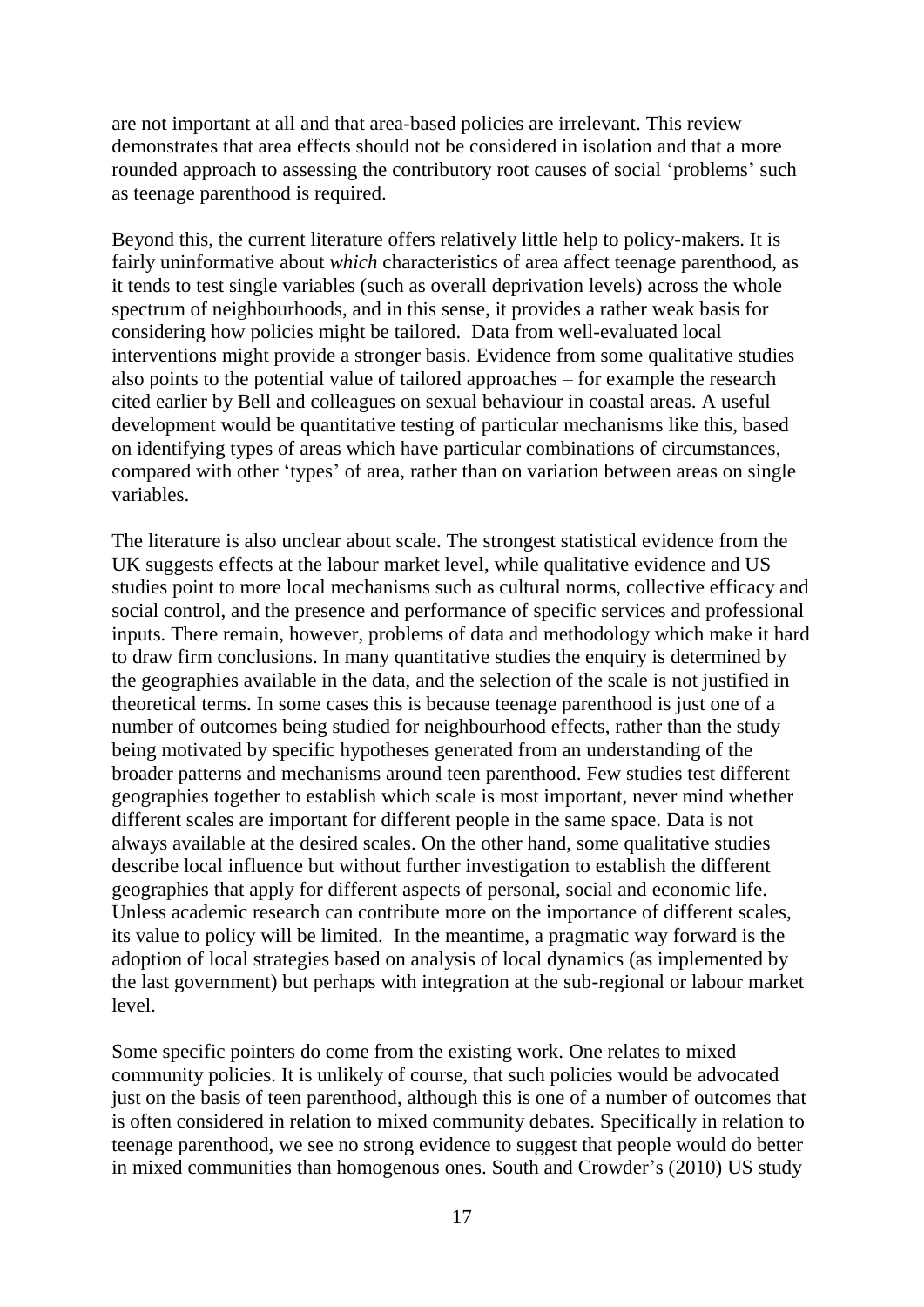seems to provide some evidence to the contrary, as does Gold's (2004) finding on income inequality. However, factors associated with concentrated poverty, such as community efficacy, have also been shown to be important in some studies. The critical point is that neighbourhood effects, where found, are always relatively small. While they might support arguments for mix in new build, they are not of sufficient magnitude to justify wholesale re-structuring of existing communities, especially while there is some evidence that this may even make things worse.

Moreover, the use of mixed community policies to eliminate negative neighbourhood effects would only be considered in the context of a policy which problematises being a young parent. The qualitative literature that we have reviewed from the wider teenage parenthood literature suggests that in some communities teenage motherhood is accepted, encouraged and well supported, not necessarily a problem to be avoided. In this light, a more pertinent question might be whether certain neighbourhoods provide better opportunities for young parents to achieve successful outcomes in terms of well-being, health, education and employment than others, what characterises these neighbourhoods and how policy can best engender and support these characteristics. Drawing on the wider teenage pregnancy literature as well as the neighbourhood effects literature also enables us to make two other observations for policy. One is that age is potentially important. The differences between US research on under 17 parenthood and UK research on under 20"s point to the potentially different neighbourhood mechanisms to which young people of different ages are exposed. For both age groups, a combination of local and national influences is probably at work, but it cannot be assumed that the local influences are the same for different age groups. Local knowledge will suggest which routes (schools, youth groups, street gangs, employment or club-based networks) are effective routes for information and support for different ages, and which issues (for example, work prospects or peer pressure) might be most important.

More fundamentally, the importance of 'teen-age' as a cut off to define the 'problem' is challenged by this wider literature. Several studies show that the disadvantage associated with teenage parenthood spills over into the early to mid twenties (Hobcraft and Kiernan, 2001, Robson and Berthoud, 2006). In terms of predicting early parenthood, there is also little to distinguish teenage definitions of early parenthood from those that include women in their early to mid-twenties (Kneale, 2009), although there is more justification in the case of fatherhood. It is argued that teenage cut off point may actually be more of a political construct (Kneale, 2009, Duncan, 2007, Geronimus, 2003, Furstenberg, 2007) that takes the form of manufactured risk than actually a meaningful way in which to view occurrences of early parenthood. Teenage parenthood itself crosses moral and legal boundaries in the UK, although most of those falling within the definition are aged 18 and over. For example in 2007, roughly a third of teenage mothers were teenagers under the age of 18, and 5% to those under the age of 16 (Office for National Statistics, 2007). If the policy focus on teenage parenthood is due to concerns about the socioeconomic circumstances, health and well-being of parents and children then the evidence suggests the focus should include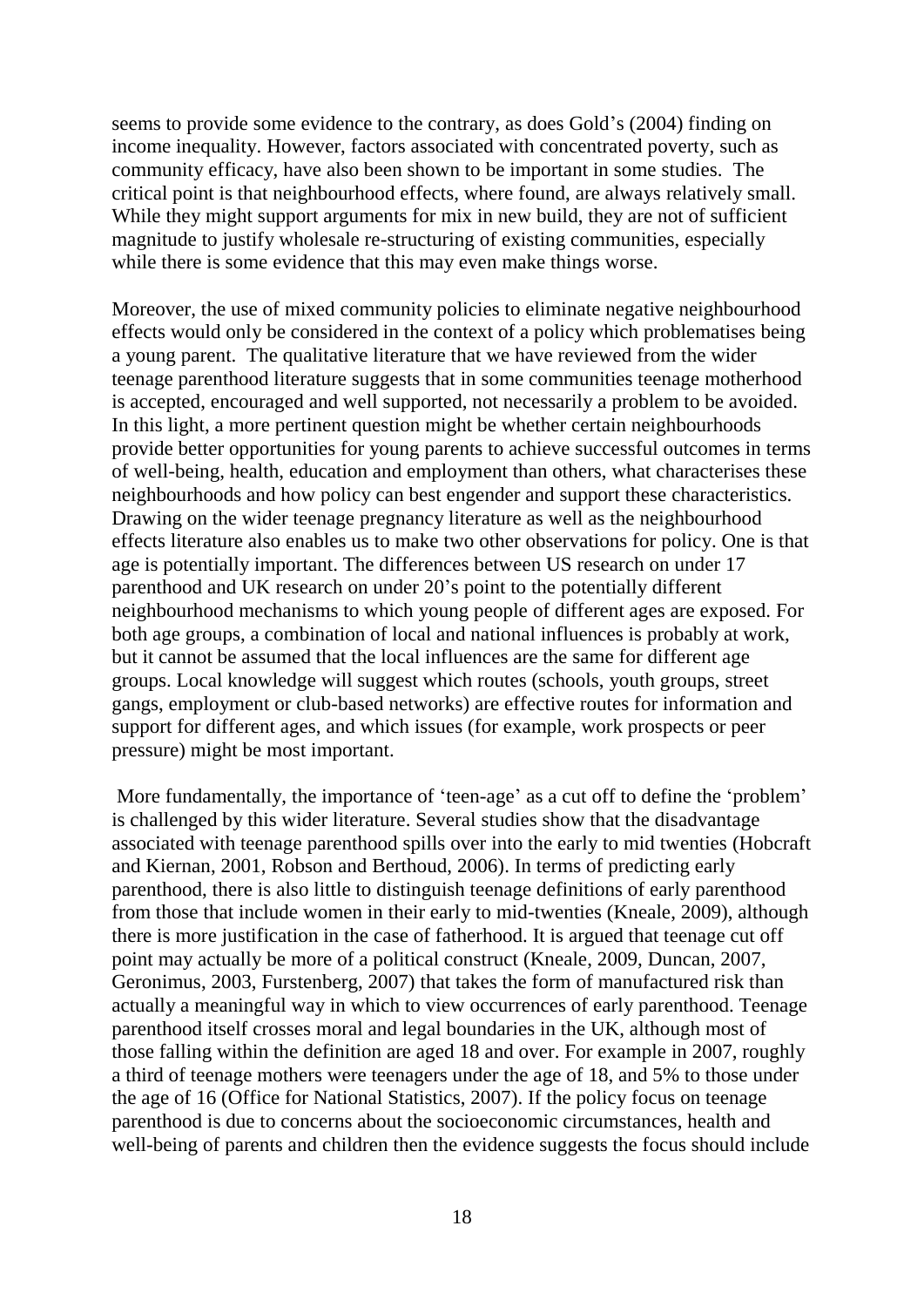parents in their early twenties. If teenage parenthood is a moral and legal concern, then the focus should be on parenthood occurring at age sixteen and under. A second point illustrated by the literature about cultural and social norms around abortion and the importance of advice and information networks is the need to distinguish between conception (leading to pregnancy) and childbearing (continuing with a pregnancy to full-term and beyond). A different set of neighbourhood characteristics may predict conceptions as opposed to parenthood. For example, labour market characteristics may influence some young people to plan to become parents early, while the availability of services or cultural norms around abortion may be what determine post-conception decisions for those whose pregnancies are unplanned. These mechanisms are very difficult to identify in quantitative studies but vital in planning interventions.

# <span id="page-21-0"></span>**Concluding Remarks**

We undertook this review primarily as a forerunner to an empirical investigation of neighbourhood effects on teen parenthood in the light of a current policy focus on this "problem" and a set of policy interventions that have been a) apparently underpinned by a belief in area effects, and b) largely regarded as unsuccessful. We asked to what extent there are neighbourhood effects and how this information matters for policy design and implementation.

The work brings us to three main conclusions. First, the number of quantitative studies on neighbourhood effects on teenage parenthood is relatively small in the UK (although larger in the US). However, qualitative studies within the wider teenage parenthood literature are suggestive of place effects. Policy-makers need to take a broad view of what constitutes 'evidence'.

Second, the literature in this field is beset by some of the tensions and difficulties which beset neighbourhood effects research more generally namely: the tendency to atheoretical approaches in which mechanisms and the scales at which they operate are not fully theoretically elaborated; unavailability of data at the theorised spatial scales; difficulty of separately identifying mechanisms such as cultural or economic effects; failure to test different geographies together; and the tendency to look only for variation on single variables across the full spectrum of neighbourhoods, rather than identifying types of neighbourhood with distinct circumstances. We have not addressed some of the more complex methodological difficulties with which scholars in this field have to grapple, such as how to deal with selection effects, although we acknowledge their importance.

Third, the claims that are made for the importance of neighbourhood effects research in academic circles turn out to be somewhat over-exaggerated in the rather messy world of designing affordable, cost-effective and workable policies and implementing them locally in a pre-existing institutional landscape. Neighbourhood effects only ever provide one rationale for intervention, and are not of the magnitude, on their own, to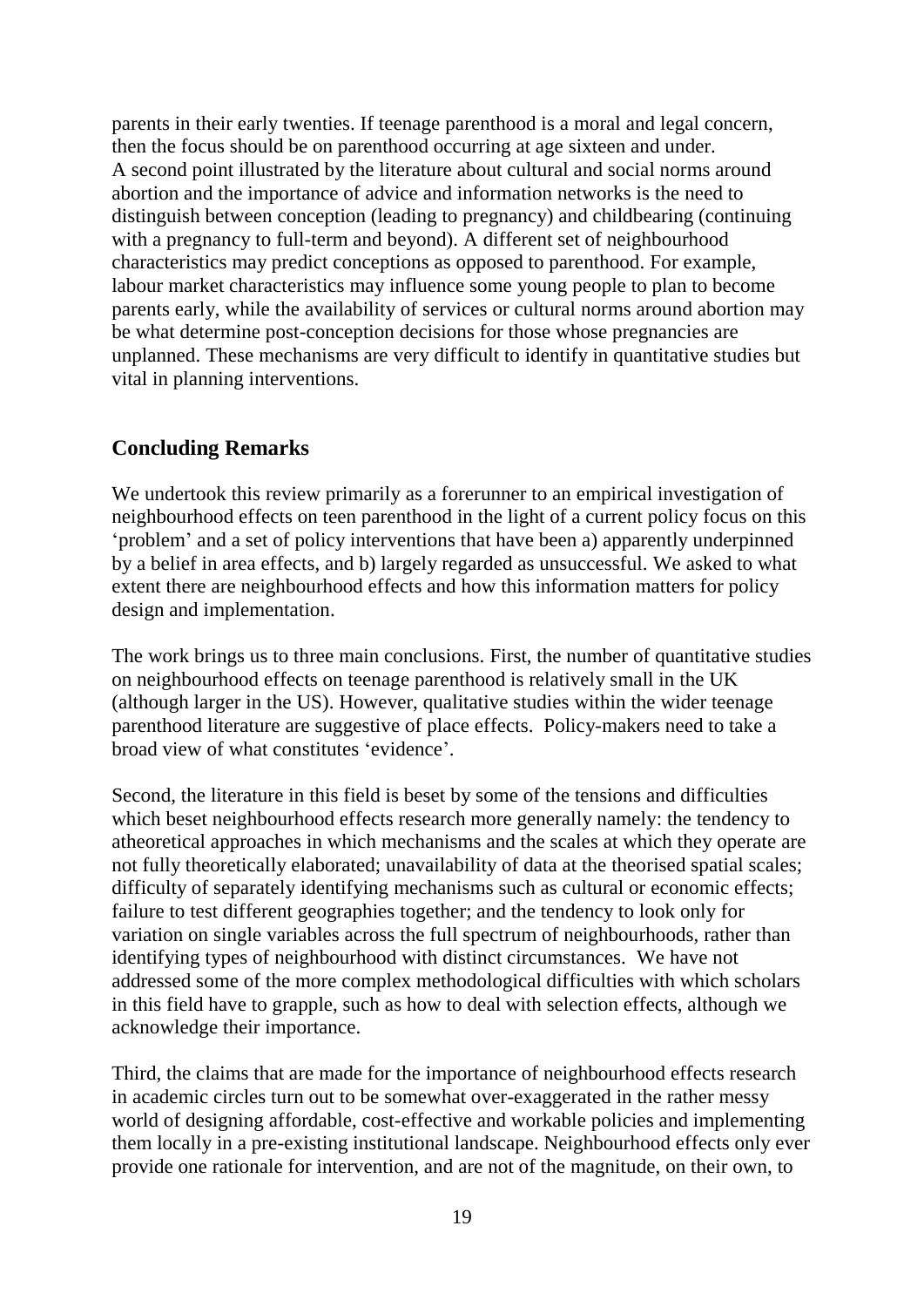justify costly restructuring. On the basis of the evidence we have reviewed, we suggest that the research evidence lends some support to the existence of local strategies alongside national ones (i.e. the current approach), provides little guidance on if and how interventions should be tailored, and does not support a policy of social mixing to reduce teenage childbearing. It also raises some rather more fundamental questions for policy. What outcome should policy be trying to achieve – a reduction in teen pregnancy, a reduction in teen childbearing (in which case at what age) or an improvement in the outcomes of those who have children early? Neighbourhoodbased interventions to support the latter would likely be very different from those designed to support the former policy.

Our own empirical investigation now proceeds with an attempt to model some of the different mechanism identified here at the relevant spatial scales and using bespoke geographies (for initial findings see Lupton and Kneale 2010), thus building on some of the existing work we have reviewed here while attempting to deal with some of its current problems. We offer the current paper in part as a sobering reminder that a) progress in neighbourhood effects research is incremental and we are currently still far from a strong evidence base and b) that the relationship between evidence and policy is far from straightforward. Neighbourhood effects research will never provide all the answers for policy makers nor should it!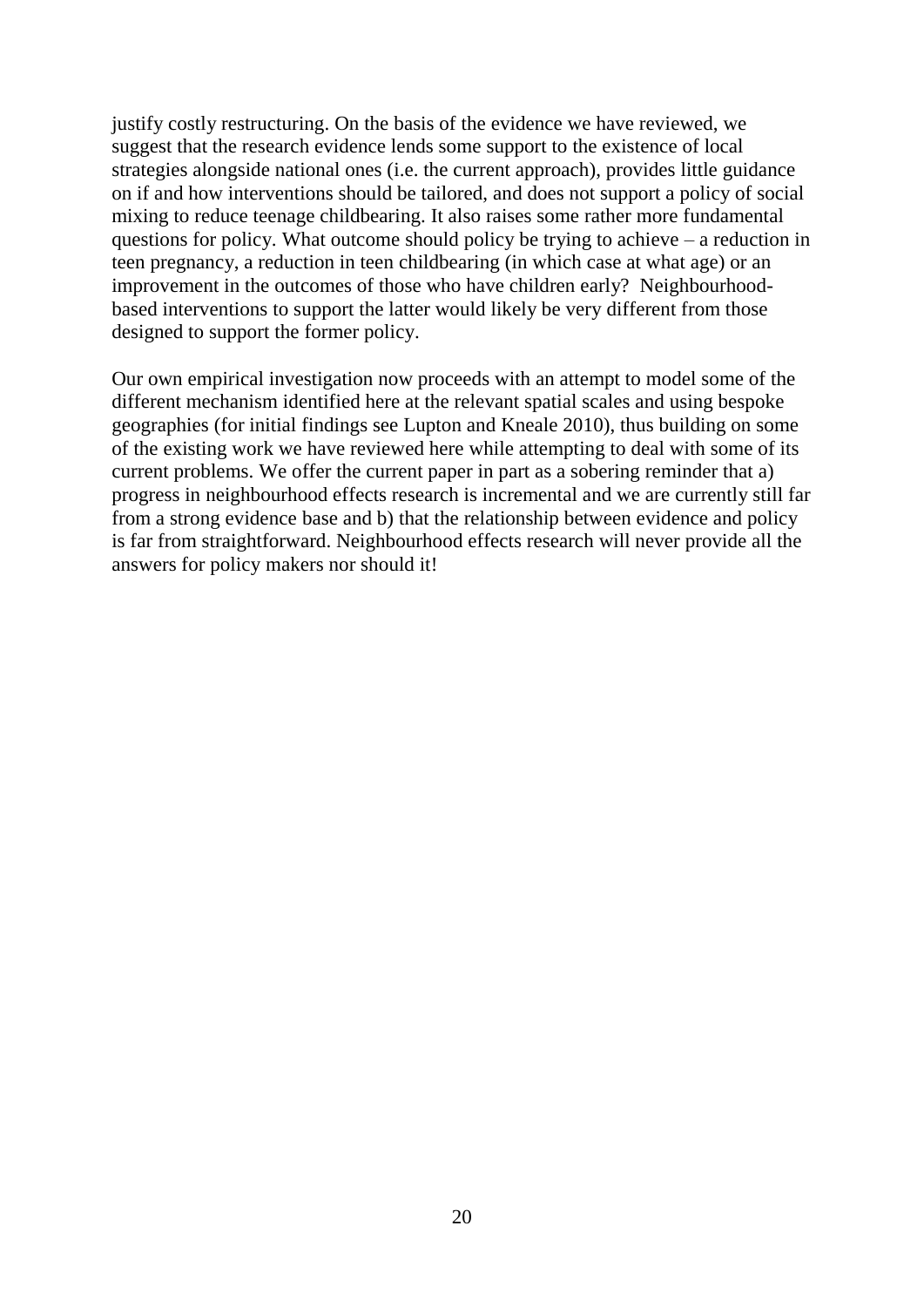#### <span id="page-23-0"></span>**References**

- AFABLE-MUNSUZ, A., SPEIZER, I., MAGNUS, J. H. and KENDALL, C. (2005) 'A positive orientation toward early motherhood is associated with unintended pregnancy among New Orleans youth', *Maternal and Child Health Journal*, 10, 265-276.
- ARAI, L. (2007) 'Peer and neighbourhood influences on teenage pregnancy and fertility: Qualitative findings from research in English communities'. *Health and Place*, 13, 87-98.
- ARAI, L. (2009) *Teenage pregnancy: The Making and Unmaking of a Problem*, Bristol, The Policy Press.
- BECKER, G. S. (1991) *A Treatise on the Family*, Cambridge, Massachusetts, Harvard University Press.
- BELL, J., CLISBY, S., CRAIG, G., STANLEY, N., MEASOR, L. and PETRIE, S. (2004) *Living on the Edge: Sexual Behaviour and Young Parenthood in Seaside and Rural Areas*. London, Department of Health.
- BODEN, J. M., FERGUSSON, D. M. and HORWOOD, L. J. (2008) 'Early motherhood and subsequent life outcomes'. *Journal of Child Psychology and Psychiatry*, 49, 151-160.
- BONELL, C. (2004) 'Why is teenage pregnancy conceptualized as a social problem? A review of quantitative research from the USA and UK'. *Culture, Health and Sexuality*, 6, 255-272.
- BONELL, C., ALLEN, E., STRANGE, V., COPAS, A., OAKLEY, A., JOHNSON, A. and STEPHENSON, J. (2005) 'The effect of dislike of school on risk of teenage pregnancy: Testing of hypotheses using longitudinal data from a randomised trial of sex education'. *Journal of Epidemiology and Community Health*, 59, 223-230.
- BONELL, C., FLETCHER, A. and MCCAMBRIDGE, J. (2007) 'Improving school ethos may reduce substance misuse and teenage pregnancy'. *BMJ*, 334, 614- 616.
- BROWNING, C. R., LEVENTHAL, T. and BROOKS-GUNN, J. (2005) 'Sexual Initiation in Early Adolescence: The Nexus of Parental and Community Control'. *American Sociological Review*, 70, 758-778.
- BUCK, N. (2001) 'Identifying Neighbourhood Effects on Social Exclusion'. *Urban Studies*, 38, 2251-2275.
- BURCHARDT, T., LE GRAND, J. and PIACHAUD, D. (2002) 'Introduction'. IN HILLS, J., LE GRAND, J. and PIACHAUD, D. (Eds.) *Understanding Social Exclusion*. Oxford, Oxford University Press.
- CARTER, S. and COLEMAN, L. (2006) "*Planned' teenage pregnancy: Views and experiences of young people from poor and disadvantaged backgrounds*. York, Joseph Rowntree Foundation.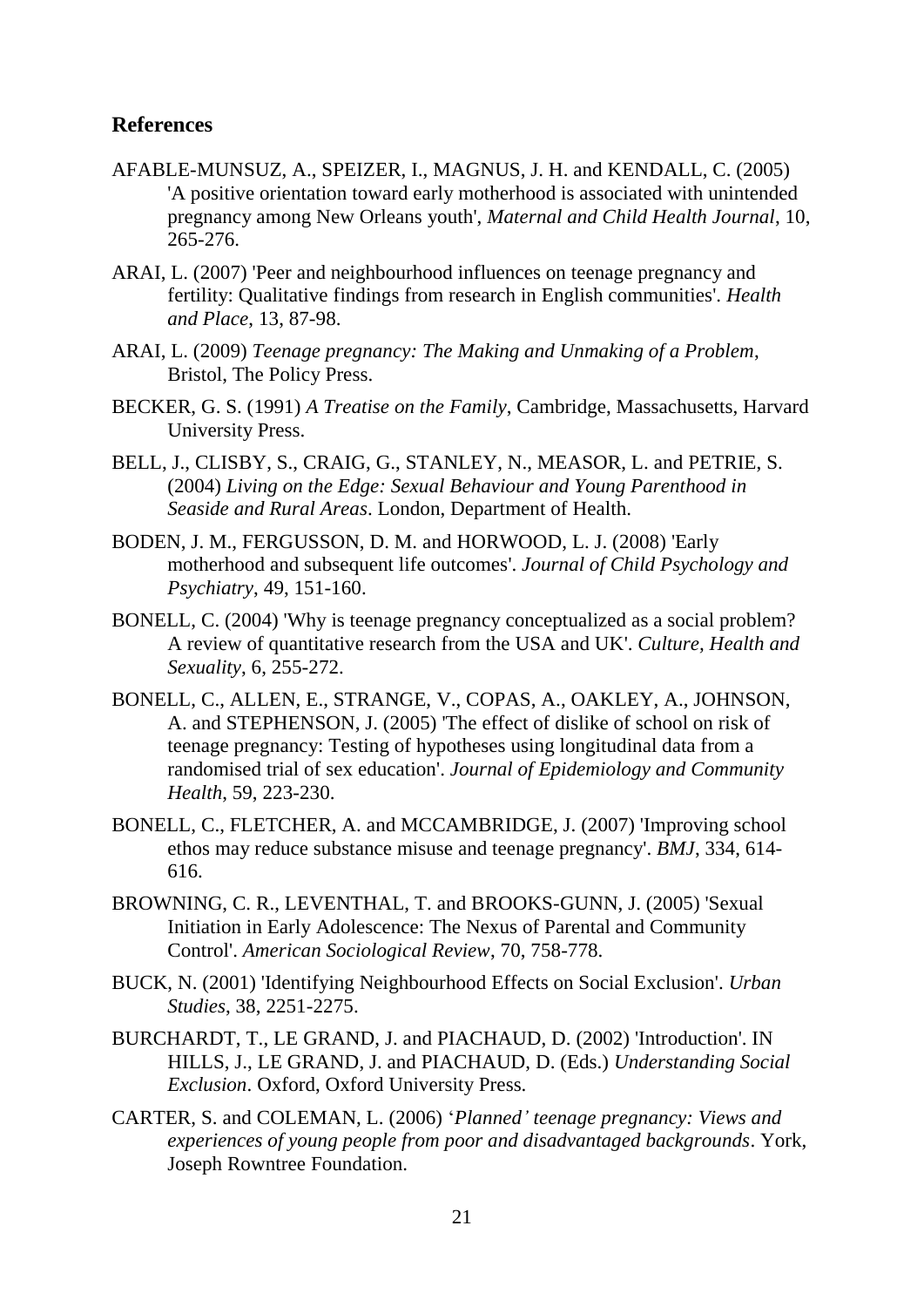- CASTERLINE, J. B. (2001) 'Diffusion Processes and Fertility Transition'. IN CASTERLINE, J. B. (Ed.) *Diffusion Processes and Fertility Transition*. Washington DC, USA, National Academy Press.
- CLEVELAND, H. H. and GILSON, M. (2004) 'The Effects of Neighborhood Proportion of Single-Parent Families and Mother–Adolescent Relationships on Adolescents" Number of Sexual Partners'. *Journal of Youth and Adolescence*, 33, 319-329.
- CRANE, J. (1991) 'The Epidemic Theory of Ghettos and Neighborhood Effects on Dropping Out and Teenage Childbearing'. *American Journal of Sociology*, 96, 1226-1259.
- DEL BONO, E. (2004) *Pre-Marital Fertility and Labour Market Opportunities: Evidence from the 1970 British Cohort Study*. Department of Economics Discussion Paper Series. Oxford, Department of Economics, University of Oxford.
- DEMBO, R., BELENKO, S., CHILDS, K., WAREHAM, J. and SCHMEIDLER, J. (2009) 'Individual and Community Risk Factors and Sexually Transmitted Diseases among Arrested Youth: A two level analysis'. *Journal of Behavioural Medicine*, 32, 303-316.
- DEPARTMENT FOR CHILDREN SCHOOLS AND FAMILIES (2010) *About the Teenage Pregnancy Strategy*. Department for Children, Schools and Families.
- DEPARTMENT FOR EDUCATION AND SKILLS (2006) *Teenage Pregnancy: Accelerating the Strategy to 2010*. London, Department for Education and Skills.
- DRISCOLL, A. K., SUGLAND, B. W., MANLOVE, J. and PAPILLO, A. R. (2005) 'Community opportunity, perceptions of opportunity, and the odds of an adolescent birth'. *Youth and Society*, 37, 33-61.
- DUNCAN, S. (2007) 'What's the problem with teenage parents? And what's the problem with policy?' *Critical Social Policy*, 27, 307-334.
- ERMISCH, J. (2000) *Employment Opportunities and Pre-marital births in Britain*. ISER Working Papers. Colchester, Essex, Institute for Economic and Social Research.
- ERMISCH, J. and PEVALIN, D. (2003a) *Does a 'Teen-birth' have Longer-term impacts on the Mother?; Evidence from the 1970 cohort study*. ISER Working Papers. Essex, Institute for Social and Economic Research.
- ERMISCH, J. and PEVALIN, D. (2003b) *Who has a Child as a Teenager?* ISER Working Papers. Colchester, Institute for Social and Economic Research: University of Essex.
- FRANCESCONI, M. (2008) 'Adult outcomes for children of teenage mothers'. *Scandinavian Journal of Economics,* 110, 93-117.
- FURSTENBERG, F. F. (2007) *Destinies of the Disadvantaged: The Politics of Teen Childbearing*, New York, Russell Sage Foundation.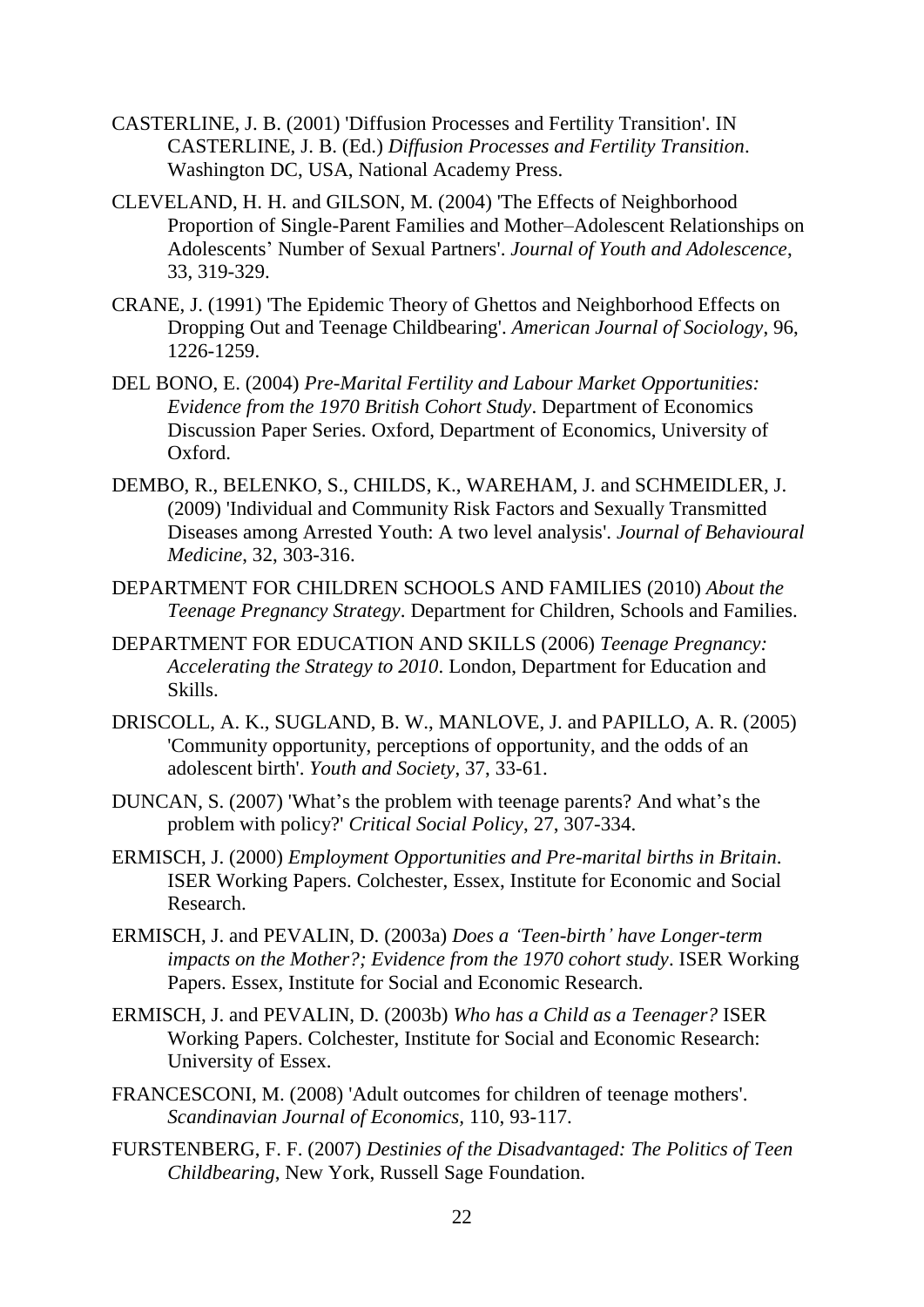- GALSTER, G., MARCOTTE, D. E., MANDELL, M., WOLMAN, H. and AUGUSTINE, N. (2007) 'The Influence of Neighborhood Poverty During Childhood on Fertility, Education and Earnings Outcomes'. *Housing Studies*, 22, 723-751.
- GERONIMUS, A. (2003) 'Damned if you do: culture, identity, privilege, and teenage childbearing in the United States'. *Social Science and Medicine*, 57, 881-893.
- GOLD, R., CONNELL, F. A., HEAGERTY, P., BEZRUCHKA, S., DAVIS, R. and CAWTHON, M. L. (2004) 'Income Inequality and Pregnancy Spacing'. *Social Science and Medicine*, 59, 1117-1126.
- GOODMAN, A., KAPLAN, G. and WALKER, I. (2004) *Understanding the Effects of Early Motherhood in Britain: the Effects on Mothers*. IFS Working Paper 04/18. London, Institute for Fiscal Studies.
- HARDEN, A., BRUNTON, G., FLETCHER, A., OAKLEY, A., BURCHETT, H. and BACKHANS, M. (2006) *Young people, pregnancy and social exclusion: A systematic synthesis of research evidence to identify effective, appropriate and promising approaches for prevention and support.* London, The Evidence for Policy and Practice Information and Co-ordinating Centre (EPPI-Centre), Social Science Research Unit, Institute of Education, University of London.
- HAVEMAN, R., WOLFE, B., PETERSON, E. and WILSON, K. (1997) *Do Teens Make Rational Childbearing Choices?: Family, Neighborhood, and Net Benefit Determinants of Teen Nonmarital Childbearing*. Discussion Paper no 1137-97. Madison, WI, USA, Institue for Research on Poverty, University of Wisconsin-Madison.
- HAWKES, D., JOSHI, H. and HANSEN, K. (2009) 'The timing of motherhood, mothers" employment and child outcomes'. IN STILLWELL, J., COAST, E. and KNEALE, D. (Eds.) *Fertility, Living Arrangements, Care and Mobility*. Dordrecht, Springer.
- HAWKES, D., JOSHI, H. and WARD, K. (2004) *Working Paper 6 - Unequal Entry into Motherhood and Unequal Starts in Life: Evidence from the First Survey of the UK Millennium Cohort* CLS Cohort Studies. London, Centre for Longitudinal Studies, Institute of Education: University of London.
- HOBCRAFT, J. (2002) 'Social Exclusion and the Generations'. IN HILLS, J., LE GRAND, J. and PIACHAUD, D. (Eds.) *Understanding Social Exclusion*. Oxford, Oxford University Press.
- HOBCRAFT, J. and KIERNAN, K. (2001) 'Childhood Poverty, early motherhood and adult exclusion'. *British Journal of Sociology*, 52, 495-517.
- HOLMUND, H. (2005) 'Estimating long-term consequences of teenage childbearing An examination of the siblings approach'. *Journal of Human Resources*, 40, 716-743.
- HOTZ, V. J., MCELROY, S. W. and SANDERS, S. G. (2005) 'Teenage childbearing and its life cycle consequences - Exploiting a natural experiment'. *Journal of Human Resources*, 40, 683-715.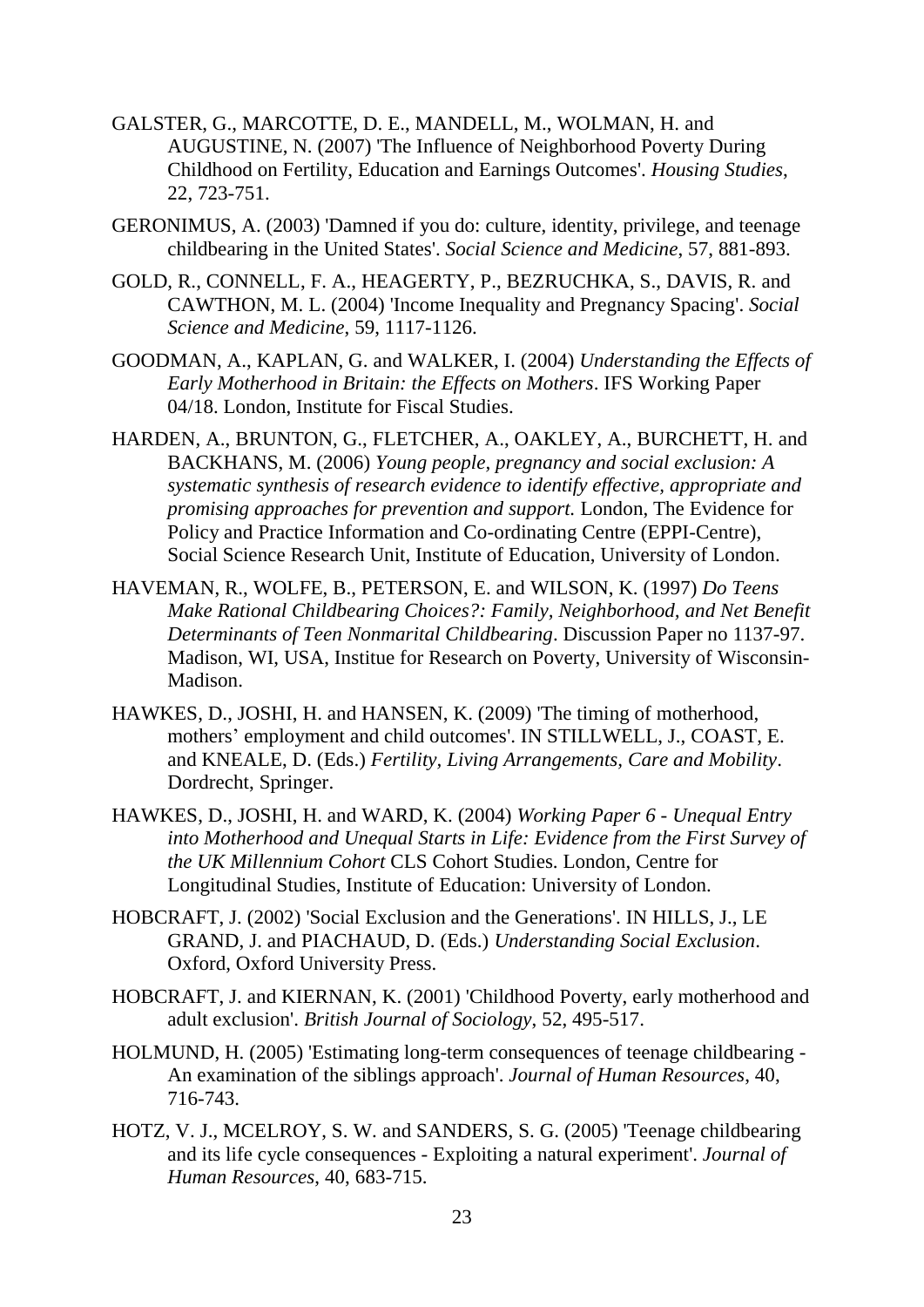- JAFFEE, S. R., CASPI, A., MOFFITT, T. M., TAYLOR, A. and DICKSON, N. (2001) 'Predicting early fatherhood and whether young fathers live with their children: prospective findings and policy reconsiderations'. *Journal of Child Psychology and Psychiatry*, 42, 803-815.
- JEWELL, D., TACCHI, J. and DONOVAN, J. (2000) 'Teenage Pregnancy: whose problem is it?' *Family Practice*, 17, 522-528.
- JOSHI, H. (1998) 'The Opportunity Costs of Childbearing: More than Mothers" Business'. *Journal of Population Economics*, 11, 161-183.
- JOSHI, H. (2002) 'Production, Reproduction, and Education: Women, Children and Work in a British Perspective'. *Population and Development Review*, 28, 445- 474.
- JOSHI, H. and HAWKES, D. (2006) *Early and Late Entry to Motherhood in Wales: Evidence of Socioeconomic Inequalities in the First Survey of the UK Millennium Cohort*. London, Centre for Longitudinal Studies, Institute of Education, University of London.
- KENDALL, C., AFABLE-MUNSUZ, A., SPEIZER, I., AVERY, A., SCHMIDT, N. and SANTELLI, J. (2005) 'Understanding pregnancy in a population of inner city women in New Orleans - results of qualitative research'. *Social Science and Medicine*, 60, 297-311.
- KIERNAN, K. (2002) 'Disadvantage and Demography Chicken and Egg?' IN HILLS, J., LE GRAND, J. and PIACHAUD, D. (Eds.) *Understanding Social Exclusion*. Oxford, Oxford University Press.
- KIERNAN, K. and DIAMOND, I. (1983) 'The Age at which Childbearing Starts-A Longitudinal Study'. *Population Studies*, 37, 363-380.
- KIERNAN, K. and HOBCRAFT, J. (1997) 'Parental Divorce during Childhood: Age at First Intercourse, Partnership and Parenthood'. *Population Studies*, 51, 41- 55.
- KIERNAN, K. E. (1997) 'Becoming a Young Parent: A Longitudinal Study of Associated Factors'. *The British Journal of Sociology*, 48, 406-428.
- KIERNAN, K. E. (2003) *Cohabitation and Divorce Across Nations and Generations*. CASE Paper 65. London, London School of Economics and Political Science.
- KNEALE, D. (2009) 'Early Parenthood: Definition and Prediction in two British Cohorts'. IN STILLWELL, J., COAST, E. and KNEALE, D. (Eds.) *Fertility, Living Arrangements, Care and Mobility*. Dordrecht, Springer.
- KNEALE, D. (2010) 'Pushy Parents make for later Grandparents: Parents' educational expectations and their children"s fertility among two British cohorts'. *Longitudinal and Life Course Studies*, 1, 137-154.
- KNEALE, D. and JOSHI, H. (2008) 'Postponement and Childlessness Evidence from two British cohorts'. *Demographic Research*, 19, 1935-1968.
- LAPPEGARD, T. and RONSEN, M. (2005) 'The Multifaceted Impact of Education on Entry into Motherhood'. *European Journal of Population*, 21, 31-49.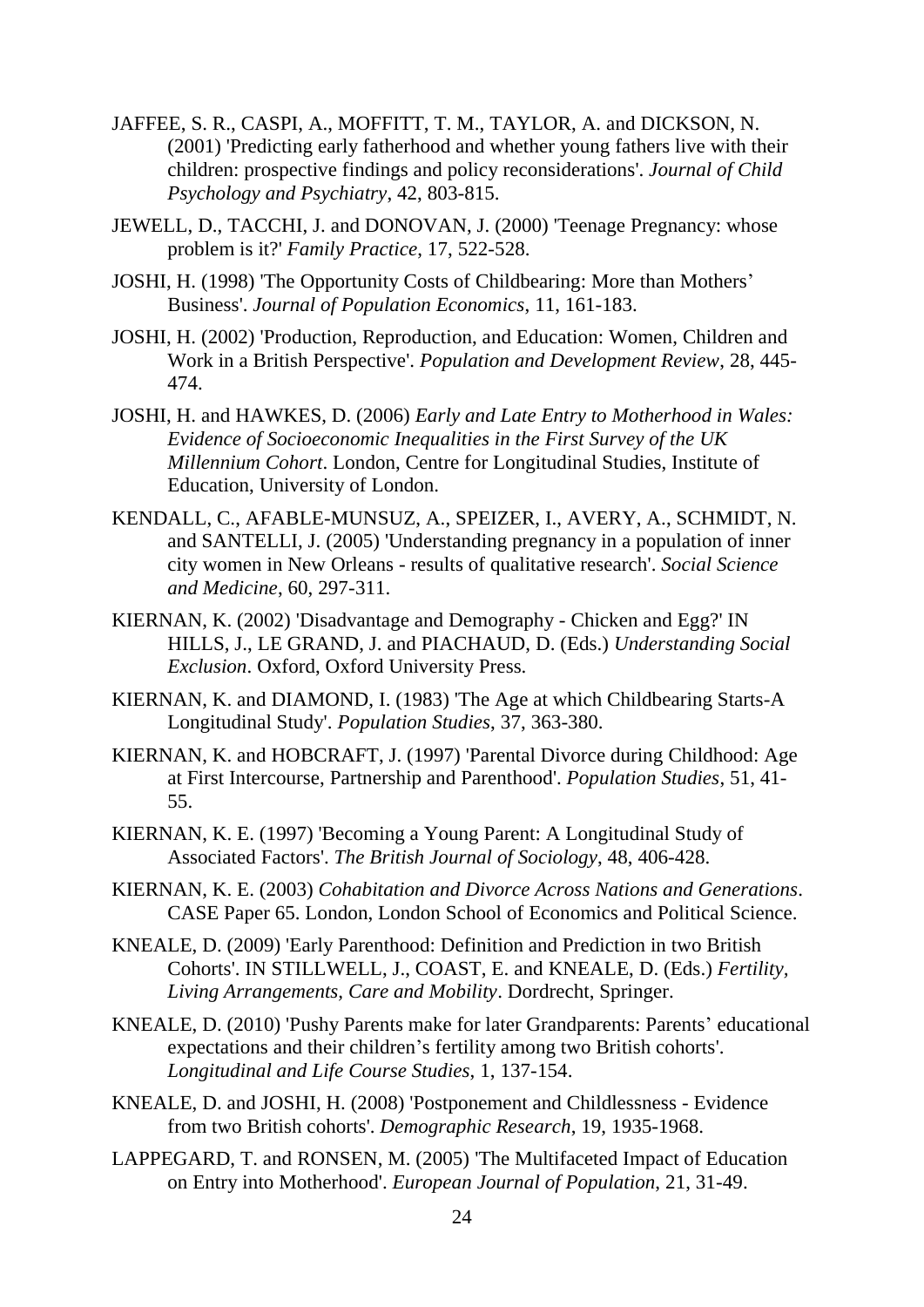- LEE, E., CLEMENTS, S., INGHAM, R. and STONE, N. (2004) *Influences on young women's decisions about abortion or motherhood*. York, Joseph Rowntree Foundation.
- LESTHAEGHE, R. and NEELS, K. (2002) 'From the First to the Second Demographic Transition: An Interpretation of the Spatial Continuity of Demographic Innovation in France, Belgium and Switzerland'. *European Journal of Population*, 18, 325-360.
- LUPTON, R. (2003) *'Neighbourhood Effects': Can we measures them and does it matter?* CASEpaper 73, London, Centre for Analysis of Social Exclusion, London School of Economics.
- LUPTON, R., TUNSTALL, R., SIGLE-RUSHTON, W., OBOLENSKAYA, P., SABATES, R., MESCHI, E., KNEALE, D. and SALTER, E. (2009) *Growing Up in Social Housing: A Profile of Four Generations from 1946 to the present day*. York, Joseph Rowntree Foundation.
- MCCULLOCH, A. (2001a) 'Teenage childbearing in Great Britain and the spatial concentration of poverty households'. *Journal of Epidemiology and Community Health*, 55, 16-23.
- MCCULLOCH, A. (2001b) 'Ward-level deprivation and individual social and economic outcomes in the British Household Panel Study'. *Environment and Planning*, 33, 667-684.
- MCCULLOCH, A. and JOSHI, H. (2000) *Neighbourhood and Family Influences on the Cognitive Ability of Children in the British National Child Development Study*. Colchester, University of Essex: Institute for Social and Economic Research.
- MEADE, C. S., KERSHAW, T. S. and ICKOVICS, J. R. (2008) 'The intergenerational cycle of teenage motherhood: An ecological approach'. *Health Psychology*, 27, 419-429.
- OFFICE FOR NATIONAL STATISTICS (2007) *Birth Statistics: Review of the Registrar General on births and patterns of family building in England and Wales, 2006*. Series FM1. Newport, Wales, UK, Office for National Statistics.
- PROPPER, C., JONES, K., BOLSTER, A., BURGESS, S., JOHNSTON, R. and SARKER, R. (2005) 'Local Neighbourhood and Mental Health:Evidence from the UK'. *Social Science and Medicine*, 61, 2065-2083.
- RENDALL, M. S., COUET, C., LAPPEGARD, T., ROBERT-BOBEE, I., RONSEN, M. and SMALLWOOD, S. (2005) 'First Birth by Age and education in Britain, France and Norway'. *Population Trends*, 121, 27-34.
- RENDALL, M. S. and SMALLWOOD, S. (2003) 'Higher qualifications, first birth timing and further childbearing in England and Wales'. *Population Trends*, 18- 27.
- RIDGEWAY, C. L. and CORRELL, S. J. (2004) 'Motherhood as a Status Characteristic'. *Journal of Social Issues*, 60, 683-700.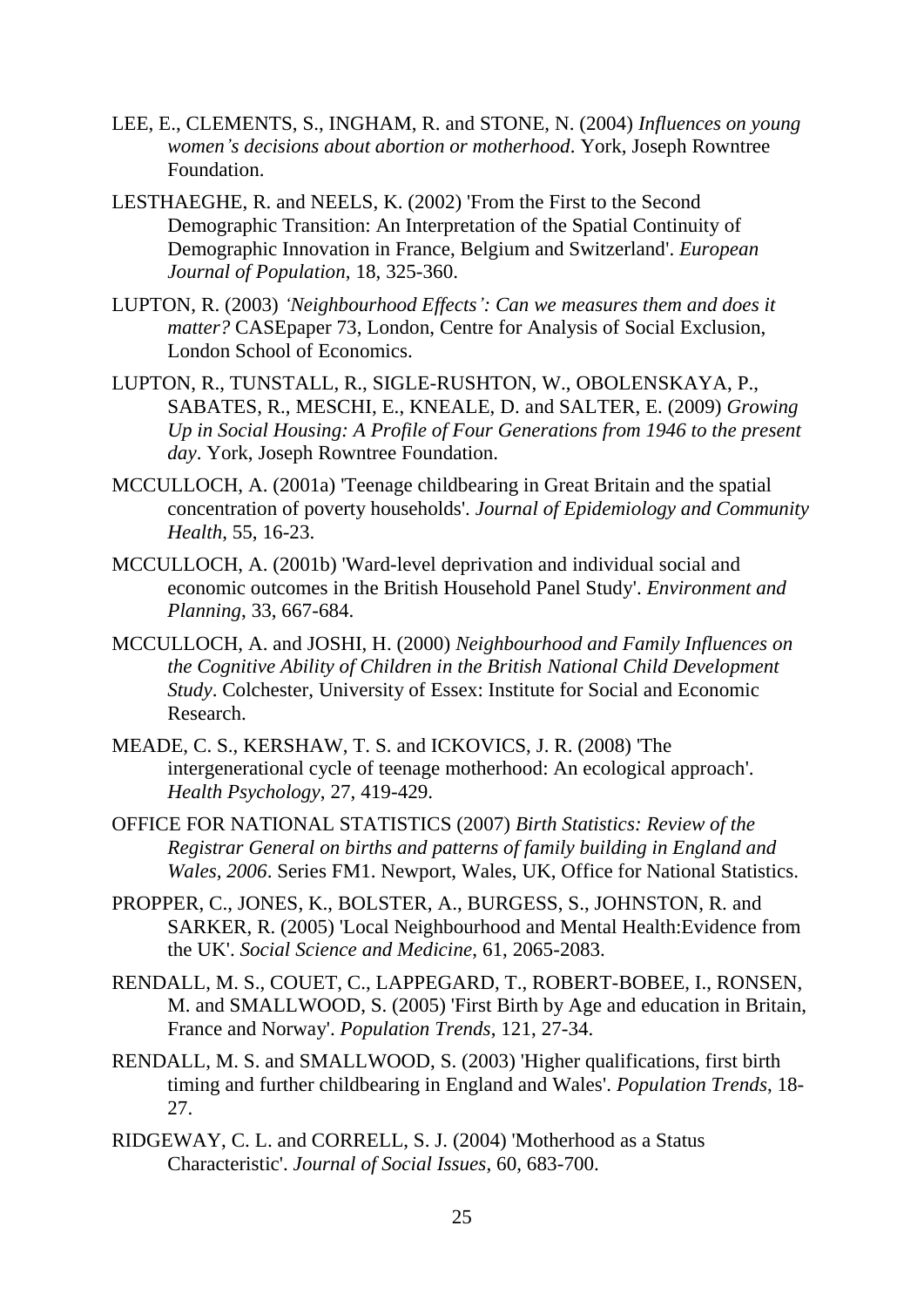- ROBSON, K. and BERTHOUD, R. (2003) 'Teenage motherhood in Europe: A multicountry analysis of socioeconomic outcomes'. *European Sociological Review*, 19, 451-466.
- ROBSON, K. and BERTHOUD, R. (2006) 'Age at first birth and disadvantage among ethnic groups in Britain'. *Ethnic and Racial Studies*, 29, 153-172.
- ROWTHORN, R. and WEBSTER, D. (2008) 'Male Worklessness and the Rise of Lone Parenthood in Britain'. *Cambridge Journal of Regions, Economy and Society*, 1, 69-88.
- RUSSELL, S. (2002) 'Childhood Developmental Risk for Teen Childbearing in Britain'. *Journal of Research on Adolescence*, 12, 305-324.
- SELTZER, J. A., BACHRACH, C. A., BIANCHI, S. M., BLEDSOE, C. H., CASPER, L. M., CHASE-LANSDALE, P. L., DIPRETE, T. A., HOTZ, V. J., MORGAN, S. P., SANDERS, S. G. and THOMAS, D. (2005) 'Explaining Family Change and Variation:Challenges for Family Demographers'. *Journal of Marriage and Family*, 67.
- SHAW, M., LAWLOR, D. A. and NAJMAN, J. M. (2006) 'Teenage children of teenage mothers: Psychological, behavioural and health outcomes from an Australian prospective longitudinal study'. *Social Science and Medicine*, 62, 2526-2539.
- SIGLE-RUSHTON, W. (2005) 'Young fatherhood and subsequent disadvantage in the United Kingdom'. *Journal of Marriage and the Family*, 67, 735-753.
- SIMPSON, R. (2009) 'Delayed childbearing and childlessness'. IN STILLWELL, J., COAST, E. and KNEALE, D. (Eds.) *Fertility, Living Arrangements*, Migration and Care. Amsterdam, Springer.
- SMITH, S. and RATCLIFFE, A. (2009) 'Women"s Education and Childbearing: A Growing Divide'. IN STILLWELL, J., COAST, E. and KNEALE, D. (Eds.) *Fertility, Living Arrangements*, Migration and Care. Dordrecht, Springer.
- SOCIAL EXCLUSION UNIT (1999) *Teenage Pregnancy.* London, Social Exclusion Unit.
- SOUTH, S. J. and CROWDER, K. (2010) 'Neighbourhood Poverty and Nonmarital Fertility: Spatial and Temporal Dimensions'. *Journal of Marriage and the Family*, 72, 89-104.
- SOUTH, S. J. and CROWDER, K. D. (1999) 'Neighborhood Effects on Family Formation: Concentrated Poverty and Beyond'. *American Sociological Review*, 64, 113-132.
- TABBERER, S., HALL, C., PRENDERGAST, S. and WEBSTER, A. (2000) *Teenage Pregnancy and Choice: Abortion or Motherhood: Influences on the Decision*. York, Joseph Rowntree Foundation.
- US DEPARTMENT OF HEALTH AND HUMAN SERVICES (2006) *Demographic Characteristics of Mother: 1990-2006*. Center for Disease Control National Vital Statistics System. Hyattsville, Maryland, USA.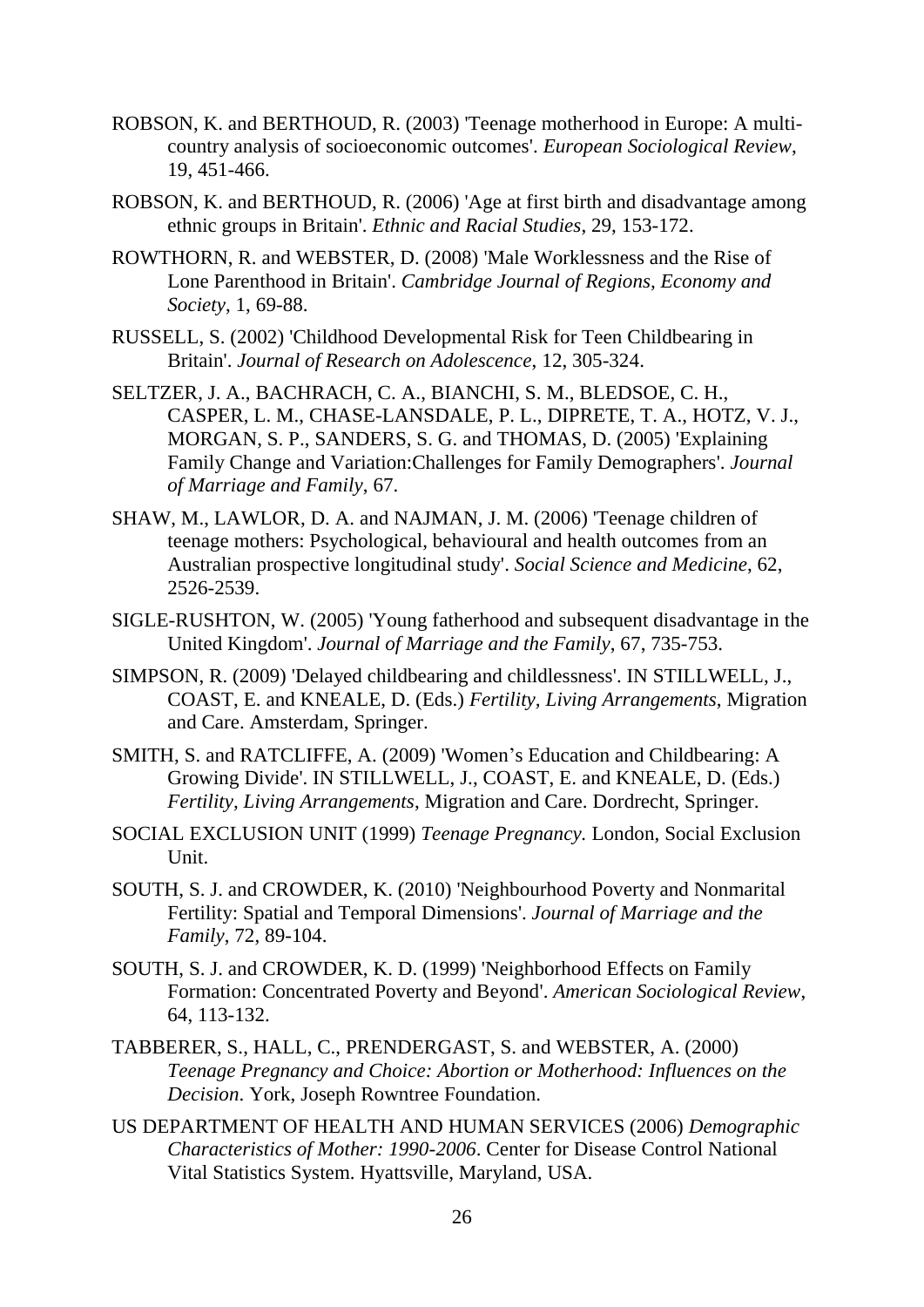WAY, S., FINCH, B. K. and COHEN, D. (2006) 'Hispanic Concentration and the Conditional Influence of Collective Efficacy on Adolescent Childbearing'. *Archives of Pediatrics and Adolescent Medicine*, 160, 925-930.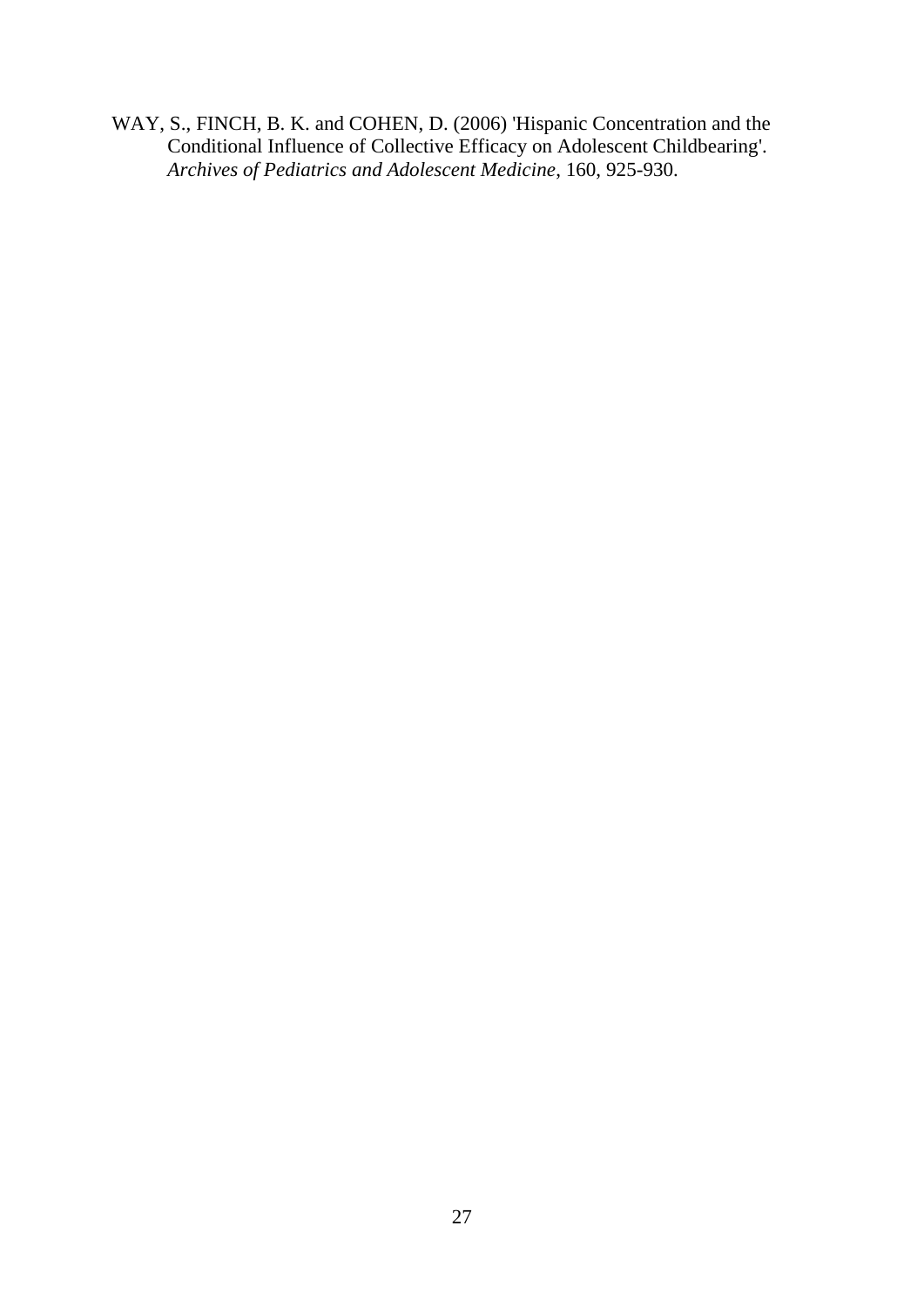# <span id="page-30-0"></span>**Appendix 1: Policy Failure?**

 $\overline{a}$ 

By 2007<sup>6</sup>, the national rate had fallen to 41.7 per thousand females aged 15-17, from 46.6 in 1998, a fall of around 11% on the 1998 rate. After a steady decline to 2006, the rate rose again in 2007. The under-16 rate seemed to have established a downward trend from 1998 to 2004 (in line with the government"s targets), but has subsequently risen.

| Year | <b>Under-18</b>  | <b>Under-16</b>  |
|------|------------------|------------------|
|      | conception rate* | conception rate* |
| 1998 | 46.6             | 8.8              |
| 1999 | 44.8             | 8.2              |
| 2000 | 43.6             | 8.3              |
| 2001 | 42.5             | 8.0              |
| 2002 | 42.7             | 7.9              |
| 2003 | 42.2             | 7.9              |
| 2004 | 41.6             | 7.5              |
| 2005 | 41.3             | 7.8              |
| 2006 | 40.6             | 7.7              |
| 2007 | 41.7             | 8.3              |

| Table A1: Under 18 and Under 16 Conceptions for England: 1998-2007 |
|--------------------------------------------------------------------|
|--------------------------------------------------------------------|

**Source:** Office for National Statistics and Teenage Pregnancy Unit, 2009. Citation in <http://www.dcsf.gov.uk/everychildmatters/resources-and-practice/IG00200/> accessed January 2010.

Some caution needs to be applied before leaping to a conclusion of policy failure from these data. Firstly, the number of teen conceptions is relatively small (around 40,000 per year under 18 and 7000 per year under 16). Local authorities are of different sizes and have different rates, but for typical urban authorities under-18 conceptions tend to number between 150 and 300. County councils have been 300 and 800 under-18 conceptions per year. Evidently calculations of rates, particularly at the local level, are vulnerable to random changes and to changes in underlying demographics. Secondly, not all conceptions are included in the data, only those which are known because they result in a birth or legal abortion. Conceptions resulting in miscarriage or illegal abortion are not included. It is certainly plausible that improvements in advice and guidance services might lead to a higher proportion of these previously unknown conceptions coming to light and leading to legal rather than illegal abortion or to legal abortion rather than miscarriage. In other words, policy interventions could lead to an increase in known conceptions. Thirdly, and a connected point, the proportion of

<sup>6</sup> These are the most recent data, published February 2009. Given that data include conceptions that lead to a live or still birth (which may be registered up to six weeks after the birth) or legal abortion, there is inevitably a lengthy time lag from the date of conception to the publication of the data.